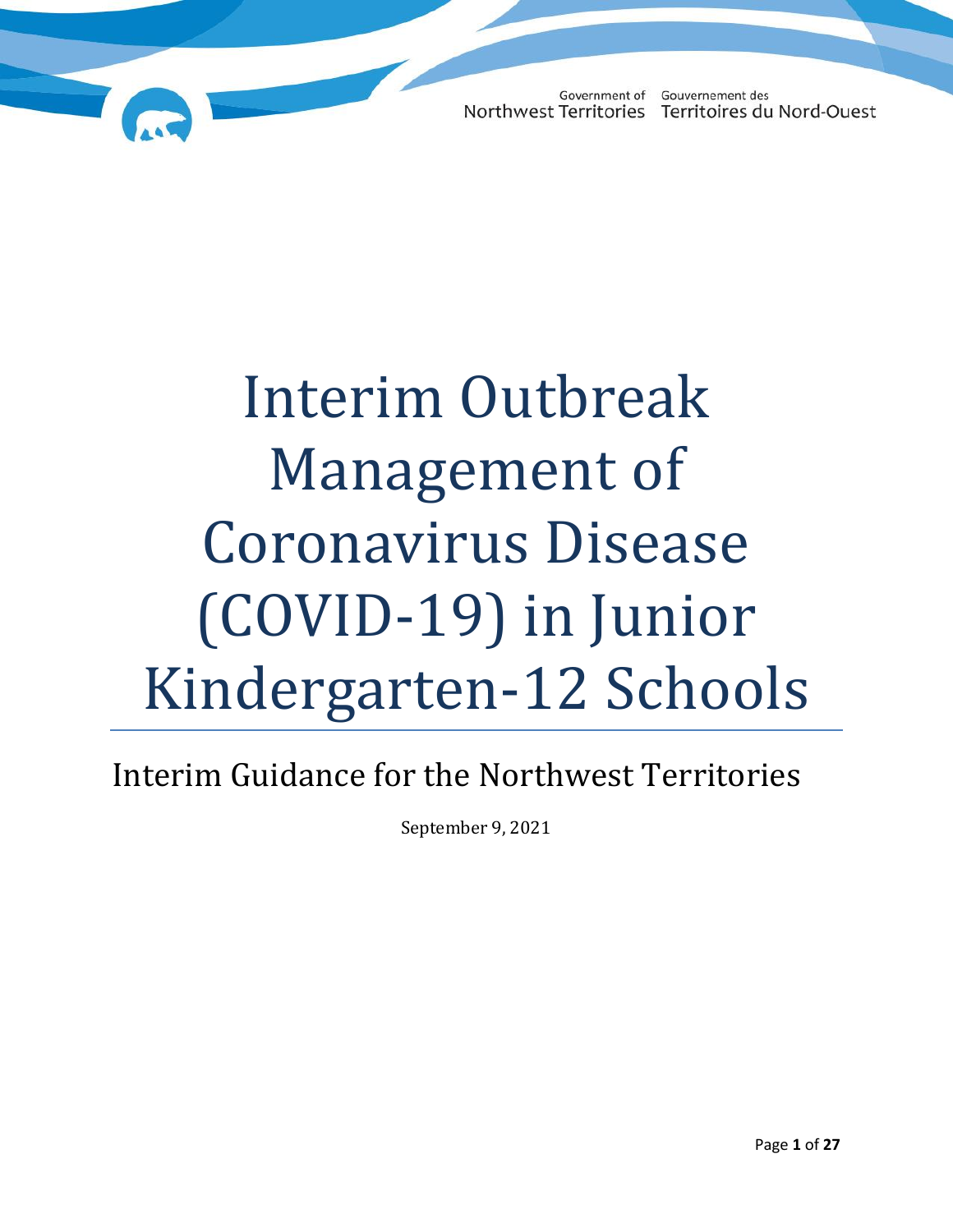

### **Contents**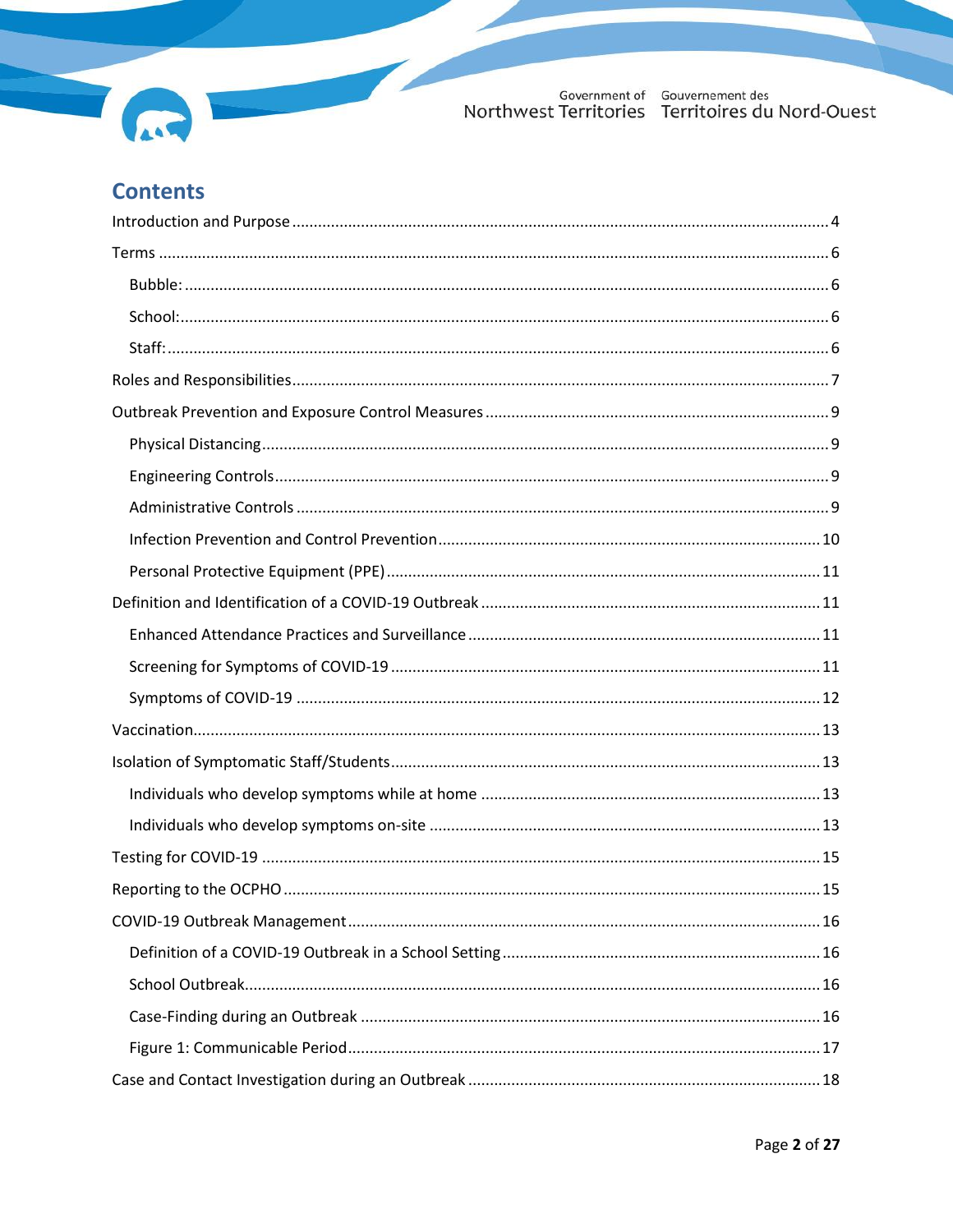

| Environmental Cleaning, Waste Management and Food Services during an Outbreak  20 |
|-----------------------------------------------------------------------------------|
|                                                                                   |
|                                                                                   |
|                                                                                   |
|                                                                                   |
|                                                                                   |
|                                                                                   |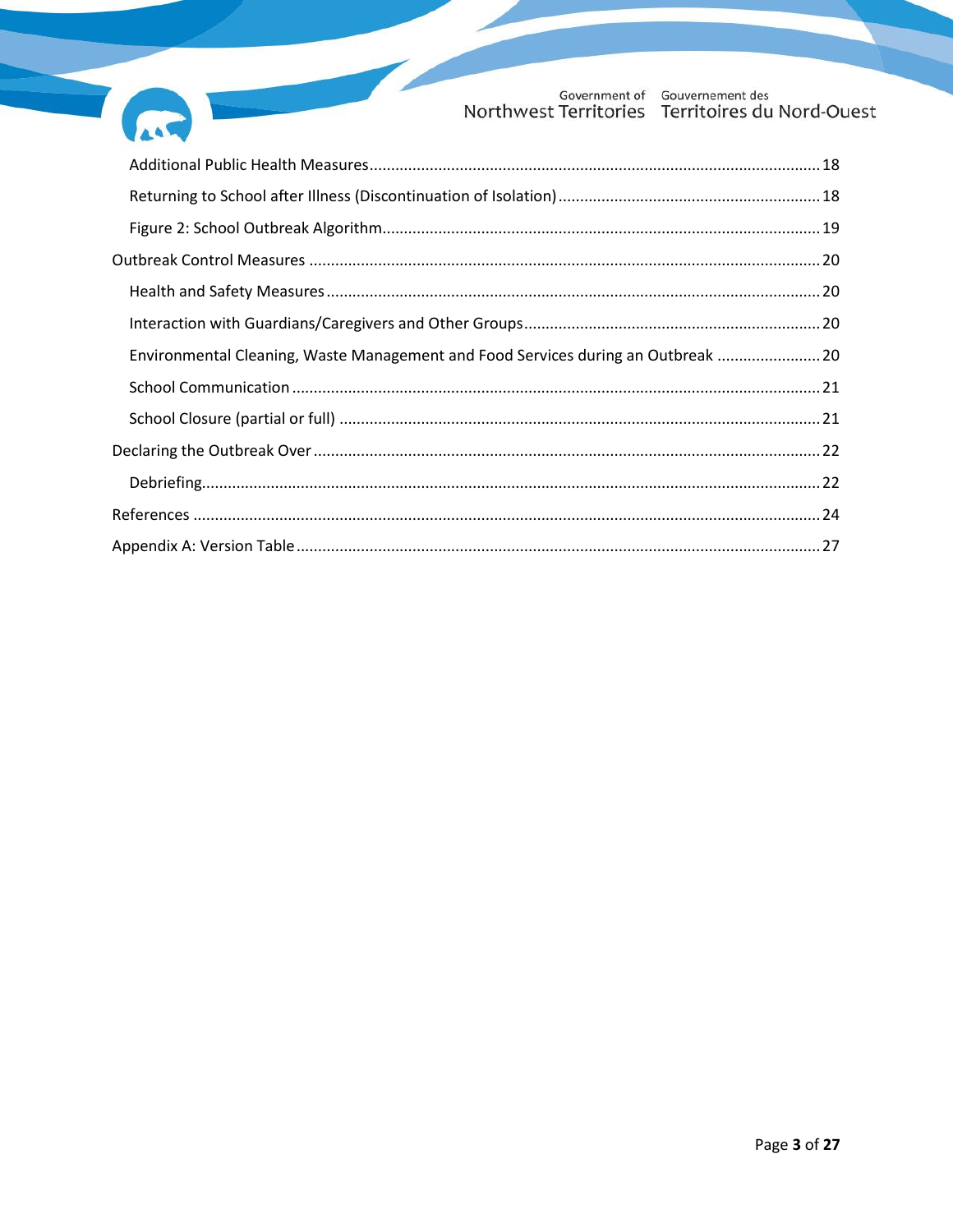

The Office of the Chief Public Health Officer (OCPHO) will update this document as new information emerges. See [Appendix A](#page-26-0) for list of revisions.

#### <span id="page-3-0"></span>**Introduction and Purpose**

The purpose of the *"Interim Outbreak Management of Coronavirus Disease (COVID-19) in Junior Kindergarten (JK) - Grade 12 (JK-12) School Settings"* document is to provide guidance on COVID-19 outbreak control and management in JK-12 schools in the Northwest Territories (NWT) during the current pandemic. It is based on current evidence and will be updated as the situation evolves [new](https://www.gov.nt.ca/covid-19/en/cpho-backgrounder-coronavirus-disease-covid-19-children-and-re-opening-schools)  [evidence emerges.](https://www.gov.nt.ca/covid-19/en/cpho-backgrounder-coronavirus-disease-covid-19-children-and-re-opening-schools)

As the COVID-19 pandemic evolves, uncertainty remains about the health impact of COVID-19 in children and youth. As of September 1, 2021 about 287,000 children and youth 19 and younger have developed COVID-19 infection in Canada, accounting for 19% of all infections in the pandemic so far. Of these infections 170 required an ICU admission (1 in about 1700 infections) and there have been 16 deaths.

Systematic reviews are lacking but studies that evaluate the risk to education workers describe that the risk of severe COVID-19 in education workers is lower than other essential workers such as healthcare workers or social care workers. Other studies from earlier in the pandemic estimate that the risk of teachers acquiring COVID-19 is similar to other professions. .

The pandemic response resulted in widespread school closures in many jurisdictions, including NWT in Spring 2020. School closures, however, can cause unintentional harms including increased risk of isolation, food insecurity, stress, and risks to personal safety. To minimize potential harms, the NWT Chief Public Health Officer (CPHO) recommended re-opening schools in the Northwest Territories with appropriate risk mitigation measures in place in the *Public Health Order – [COVID-19 Relaxing Phase 2](https://www.gov.nt.ca/covid-19/sites/covid/files/resources/public-health-order-covid-19-relaxing-phase-2-june-12-2020.pdf)* pursuant to section 11 of the [Public Health Act,](https://www.justice.gov.nt.ca/en/files/legislation/public-health/public-health.a.pdf) effective June 12, 2020.

In order to protect the health and safety of students and educational staff during the ongoing COVID-19 pandemic, schools must meet the recommendations of the CPHO and the requirements of the Worker's Safety and Compensation Commission (WSCC) while supporting the learning and wellbeing of all NWT students.

Education boards will ensure that each school has a rigorous re-opening plan that is reviewed by the Office of the Chief Public Health Officer (OCPHO) and WSCC forms are completed and on-site. The Department of Education, Culture, and Employment (ECE) has worked with the OCPHO to develop resources to help education boards with their planning process, and guidance is updated as new evidence emerges.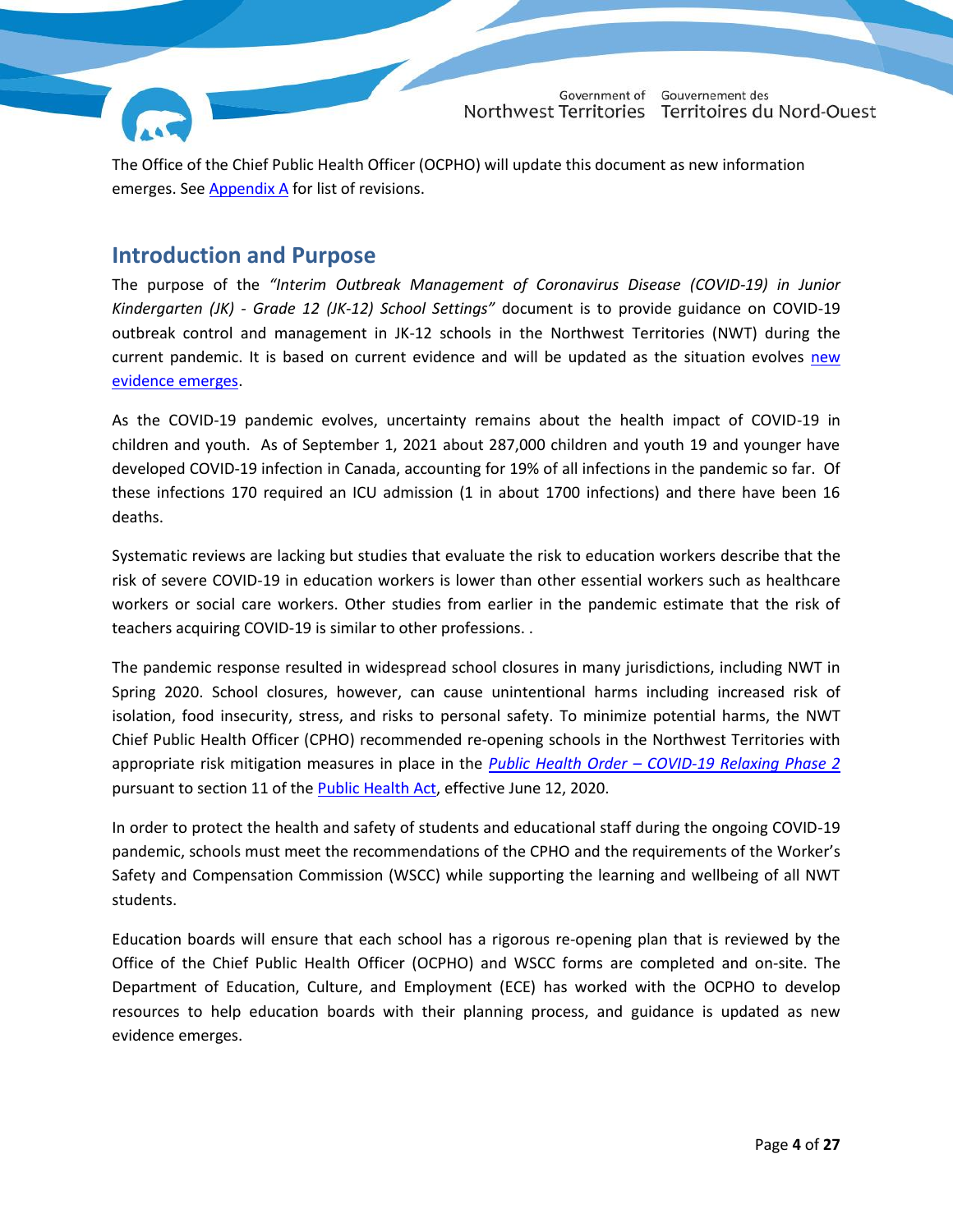

Schools must be prepared for potential COVID-19 outbreaks and have an Exposure Control Plan that ensures readiness to manage symptomatic individuals, confirmed COVID-19 cases and how to respond to an outbreak should one occur.

The OCPHO will work collaboratively with Health and Social Services Authorities (HSSA), ECE and local school boards to facilitate prompt response to help minimize the impact and manage the spread of the outbreak for the benefit of staff, guardians, caregivers, students, the health system and school operations.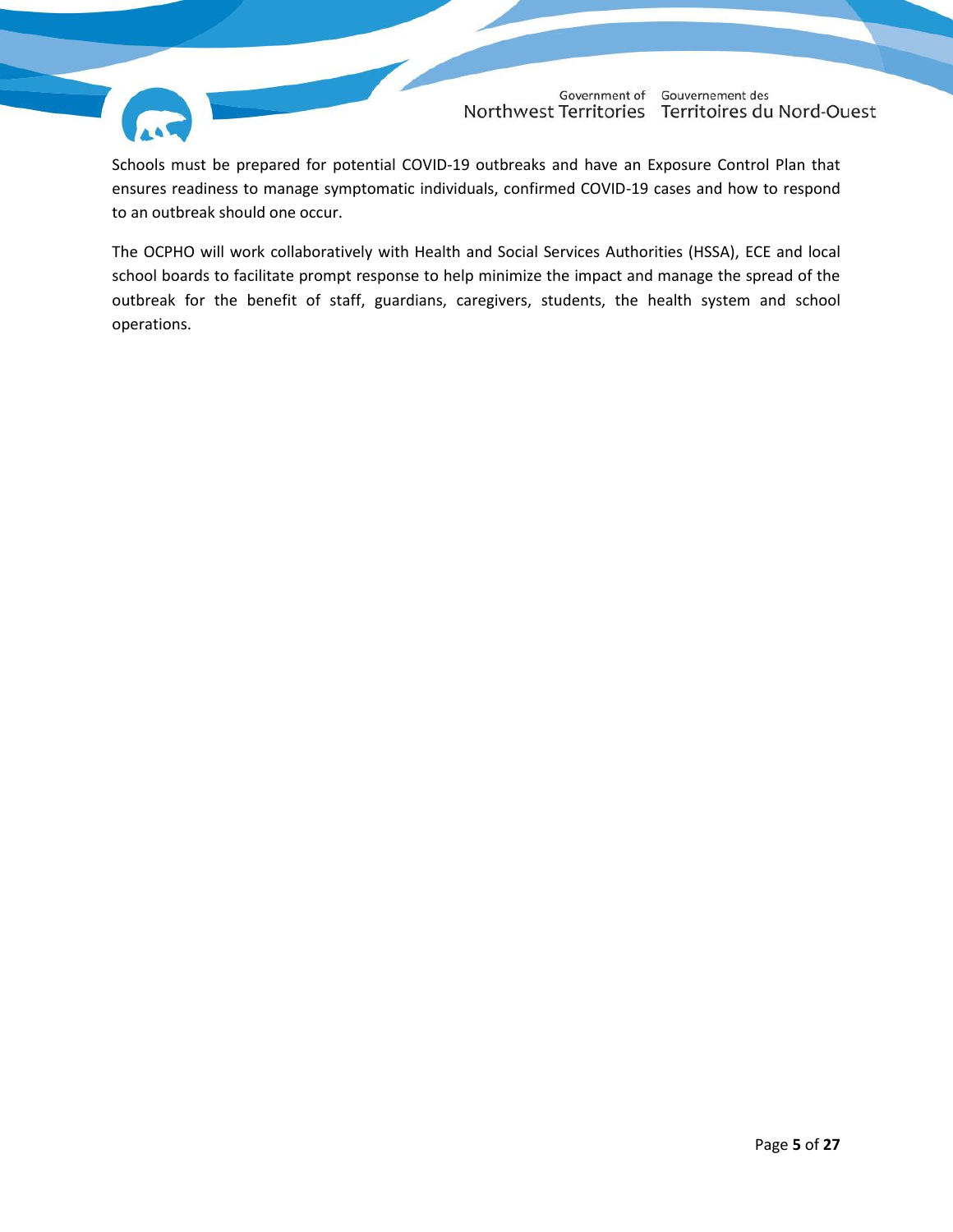

#### <span id="page-5-0"></span>**Terms**

<span id="page-5-1"></span>**Bubble:** A group of students and staff who remain together over time, e.g. classroom bubble

<span id="page-5-2"></span>**School:** refers to both public and private institutions providing JK-12 education programs to children and adolescents in the classroom settings. Other school-based activities that may be impacted by this guidance include, but is not limited to; sports, field trips, school-based care or camps, and feeding programs that occur both inside and outside of regular school hours, professional development days.

<span id="page-5-3"></span>**Staff:** applies to all staff or persons paid or unpaid, who provide services, work, volunteer, or train in the school. This includes but is not limited to: administration staff, health and allied care professionals, recreation staff, custodians, laundry, dietary, security, inspectors, building maintenance, contractors, delivery staff, volunteers etc.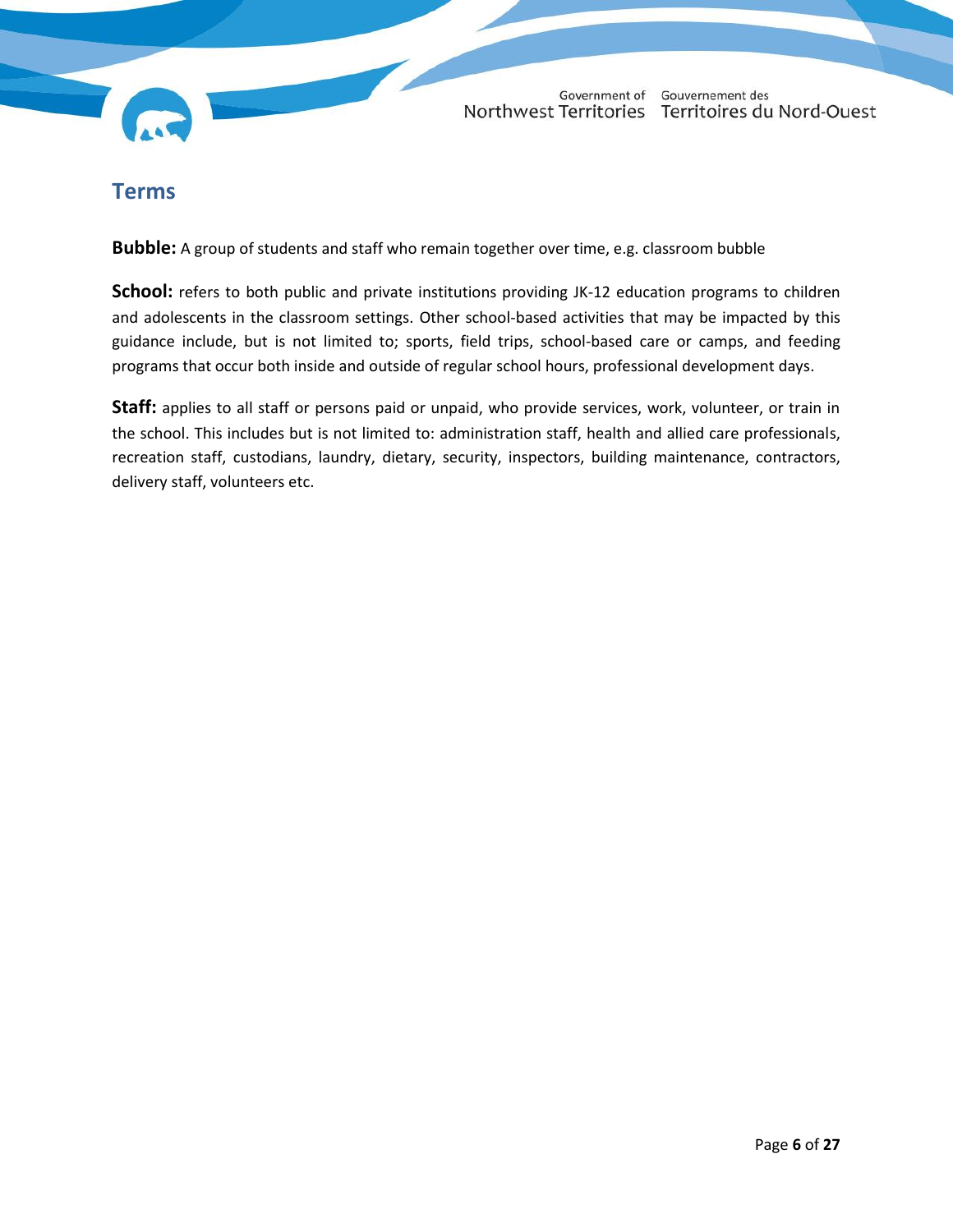#### <span id="page-6-0"></span>**Roles and Responsibilities**

Everyone has a role in outbreak prevention, control and management in schools. Outbreak management requires a coordinated team approach, and therefore it is essential that those involved have a clear understanding of their role and responsibilities.

#### **Chief Public Health Officer (CPHO)**

• Issues Public Health Orders (PHOs) that are necessary to protect public health [\(current PHOs\)](https://www.gov.nt.ca/covid-19/en/public-health-orders) as defined within the *[Public Health Act](https://www.justice.gov.nt.ca/en/files/legislation/public-health/public-health.a.pdf)* that all residents and visitors of the NWT must follow

#### **Office of the Chief Public Health Officer (OCPHO) under direction of the CPHO**

- Set public health requirements and recommendations that schools must meet prior to re-opening
- Sets standards and recommends best practice for prevention and control of communicable disease (including COVID-19) surveillance, reporting, case and contact investigation and outbreak response
- Recommends testing requirements and strategies
- Declares start and end of an outbreak
- Directs and supports health care providers (HCP) and school administrators on case and contact investigations and outbreak prevention and response
- Coordinates ongoing surveillance and monitoring during the pandemic including any localized outbreaks
- Responds to media inquiries and sends out public health advisories as appropriate

#### **Community Health Centre/Public Health Unit/Health Care Professionals**

- Provide public health guidance to schools, guardians, care givers and students on suspected and identified outbreaks
- Assess, test, and provide public health guidance, advice and education to school staff, guardians, caregivers and students
- Conduct case and contact investigations in consultation with the OCPHO
- Ensure OCPHO case and contact reporting requirements are met

#### **School**

- Ensure school staff, guardians, caregivers and students understand and follow the current public health guidelines and worksite measures regarding communicable disease prevention and control and outbreak response
- Communicate necessary communicable disease and COVID-19 information to guardians, students, and staff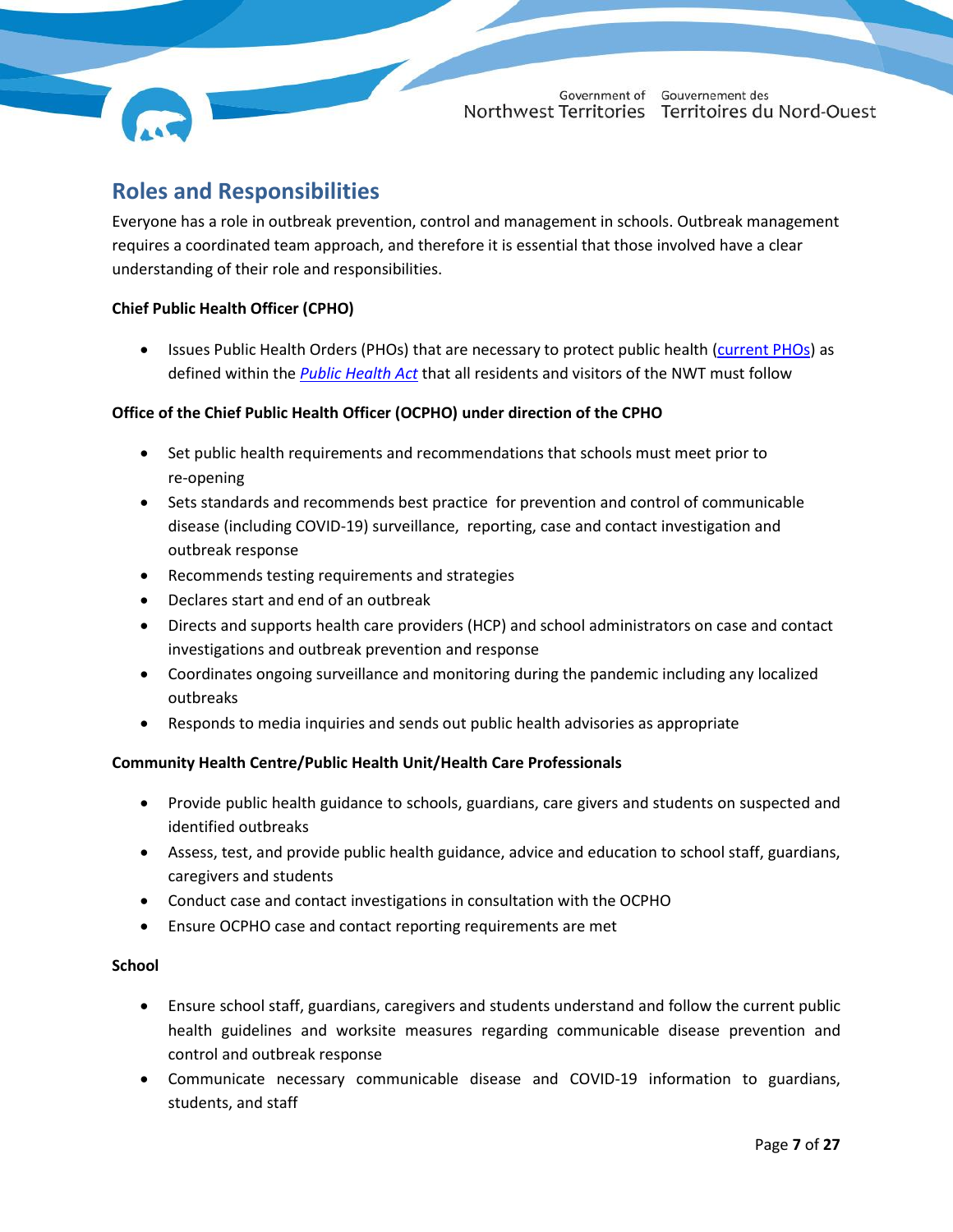

- Implement and keep up-to-date a workplace safety COVID-19 Exposure Control Plan
- Maintain daily attendance records and monitor absenteeism levels for all staff and students to facilitate early recognition of possible outbreaks and to facilitate communicable disease investigation by HCP and public health officers
- Monitor for symptoms of COVID-19 and follow appropriate protocols for staff and students who are or become ill

#### **Department of Education, Culture and Employment**

- Provide guidance and support to education boards and schools to ensure continuity of student learning and appropriate supports during identified school outbreaks and the pandemic
- In collaboration with the OCPHO facilitate communication and guidance regarding communicable disease prevention, control and outbreak response to education boards, parents and public
- Coordinate infrastructure assessments to assess and consider improvements to heating, ventilation, and air conditioning systems and indoor air quality to reduce the risk of transmission of respiratory infections
- Ensure reporting of infections worker infections acquired in the workplace to WSCC as necessary under NWT's *Workers' Compensation Act.*

#### **Workers' Safety & Compensation Commission**

- Ensure all employers in the Northwest Territories comply with their obligations under section 88 of the [Occupational Health and Safety Regulations](https://www.wscc.nt.ca/sites/default/files/documents/NEW%20OHS%20REGS.pdf) made pursuant to the [Safety Act](https://www.justice.gov.nt.ca/en/files/legislation/safety/safety.a.pdf) to develop and implement an Exposure Control Plan to eliminate or minimize worker exposure to COVID-19. WSCC requires implementation of the following measures for workplace safety planning for COVID-19:
	- o Employer completion of [a Workplace Risk Assessment](https://www.wscc.nt.ca/sites/default/files/documents/COVID-19%20Workplace%20Risk%20Assessment%20-%20EN.pdf)
	- o Worker completion of a [Worker Hazard Assessment](https://www.wscc.nt.ca/sites/default/files/documents/COVID-19%20Worker%20Hazard%20Assessment%20-%20EN%20fillable.pdf)
	- o Using the risk and hazard assessments, the employer must complete an Exposure [Control Plan](https://www.wscc.nt.ca/sites/default/files/documents/Exposure%20Control%20Plan%20Guide-May%202020-Eng.pdf) that details how employers, supervisors, and workers will eliminate or control the risk of COVID-19 exposure at work
	- o All employers and staff must follow public health advice and review and update the Exposure Control Plan and risk assessments regularly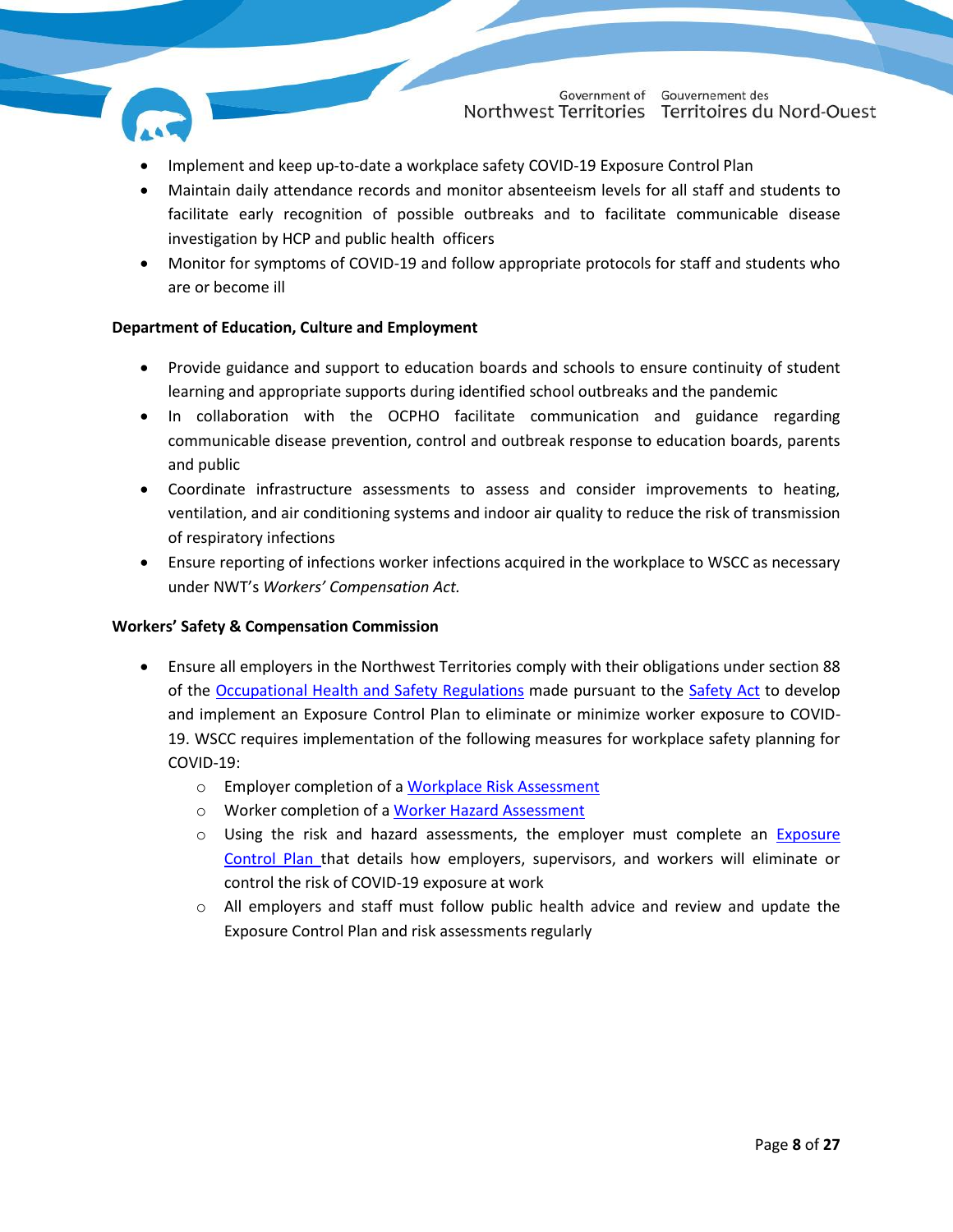#### <span id="page-8-0"></span>**Outbreak Prevention and Exposure Control Measures**

While details on specific health and safety measures will vary from school to school, there are general public health measures that will be implemented in all NWT schools. Health and safety measures include:

- Practice physical distancing, healthy respiratory practices, hand hygiene and use of non-medical masks as appropriate.
- Implement infection prevention and control (IPAC) practices such as;
	- o Engineering and administrative controls, and
	- $\circ$  Appropriate use of personal protective equipment (PPE) such as medical masks, face shields and eye protection, gloves and gowns

#### <span id="page-8-1"></span>**Physical Distancing**

- Maintain classroom bubbling where applicable.
- Minimize communal settings (i.e. limiting seating, blocking off areas, supervising hallways)
- Students place personal items at desk or stagger accessing of locker/coat racks in time to minimize contact and congregation opportunities.
- Use grade appropriate desk spacing and remove unnecessary objects in classrooms (i.e. extra book cases, furniture, stands).
- Stagger breaks, recesses, lunches or eat in classrooms with spaced desks.
- Enforce physical distancing for both indoors and outdoors if over age 12.
- Avoid physical contact (no handshakes, physical greetings, hugs).
- Provide online learning opportunities with special options for assignment pick up, after hours tutoring or additional supports as needed.
- Staggered pick up and drop off if feasible.
- Minimize adult interaction on site.

#### <span id="page-8-2"></span>**Engineering Controls**

- Physical barriers/Plexiglass installed appropriately.
- Maintain traffic flows throughout the school and while entering and exiting.
- Define areas for pick up and drop off.
- Improve ventilation where possible.
- Encourage classes outdoors (environmental conditions permitting).
- Use visual markers (i.e. tape on floor, designated spaces outlined, posting metre sticks).
- If possible provide touch free options for taps, garbage lids, doors, toilet flushing.

#### <span id="page-8-3"></span>**Administrative Controls**

- Ensure emergency contact information for staff, guardians and students is up-to-date
- Limit vulnerable staff interaction and provide alternative working arrangements (i.e. staggered shift, work from home).
- Ensure staff and students know the [symptoms for COVID-19 a](https://www.gov.nt.ca/covid-19/en/services/about-covid-19/covid-19-symptoms)nd they remain at home if they have those symptoms.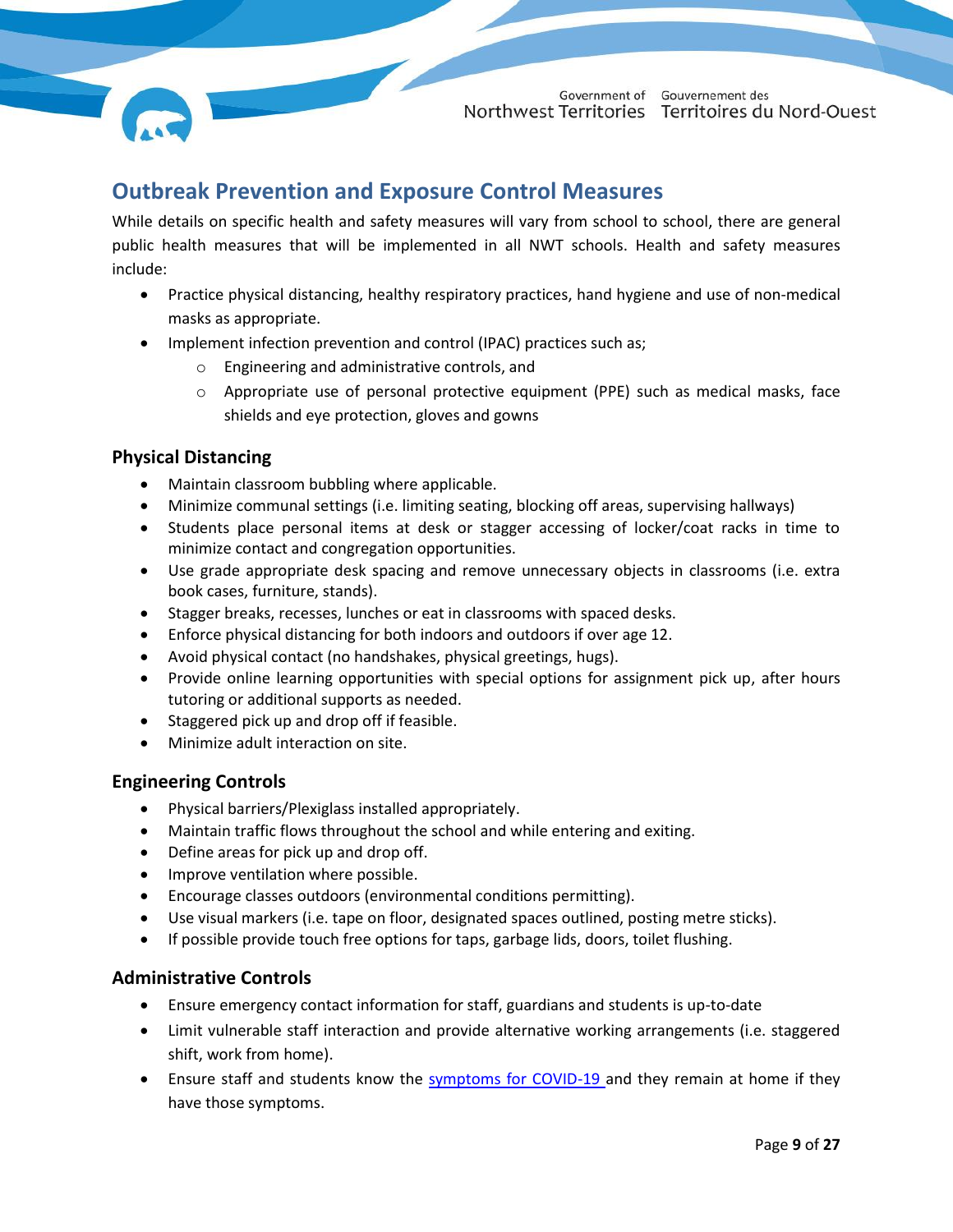

- Guardians and caregivers are provided information regarding COVID-19, how to monitor for symptoms and when to keep children home if they are symptomatic and how to access medical care for assessment and possible testing for COVID-19.
- Ensure staff and students do not attend school while required to self-isolate (travel or medically directed).
- Communicate to Office of the Chief Public Health Officer if they are aware of any staff or students with COVID-19 participating in in person learning, and to local health centre or local public health if they are aware of any staff or students who are contacts to COVID-19 attending in person learning.
- Designate an isolation area for students who develop symptoms while on site.
- Develop protocols for screening staff and students daily for symptoms of COVID-19 and procedures for when they are symptomatic (e.g. temperature check (optional), symptom questionnaires, monitoring ill students until guardians or caregivers can pick students up).
	- $\circ$  Caution the use of non-contact infrared thermometers for COVID 19 point of entry screening, as insufficient evidence to validate the effectiveness of this measure and due to environmental conditions in the NWT in accuracy with temperature results may occur.
- Develop and administer a screening process such that people who are sick will not be allowed in school. If students become sick at school, schools will have a plan to quickly isolate them in a designated isolation area, contact guardians or caregivers and the send the student home
- Offer full curriculum with the exception of playing of wind and brass instruments, live singing or drama unless approved for exemption by OCPHO.
- Minimize or eliminate contact sports (see [Emerging Wisely Sortable Risk Assessment](https://www.gov.nt.ca/covid-19/en/emerging-wisely-sortable-risk-assessment) for details)

#### <span id="page-9-0"></span>**Infection Prevention and Control Prevention**

- Promote, teach, supervise, enforce and model strong [healthy respiratory practices a](https://www.hss.gov.nt.ca/sites/hss/files/resources/healthy-respiratory-practices.pdf)nd hand [washing](https://www.hss.gov.nt.ca/sites/hss/files/resources/handwashinginfographicbig-web.pdf) with staff and students.
- Ensure access to hand hygiene stations stocked with soap and water or alcohol based hand sanitizer.
- Enhanced custodial services and environmental cleaning to a minimum of twice daily (consider teaching students how to clean and disinfect their own desk and work areas).
- Eliminate communal food and condiments (i.e. buffet style) and supply only single serve foods (i.e. bagged, pre-packaged or plated). Bulk foods (boxed cereal, etc.) can be used but must be served to students in a bowl, that one person prepares and distributes.
- Ensure safe food handling practices are followed at all times.
- Restrict sharing of water bottles and disable water fountains. Only use water bottle fill stations and staff and students must have their own labelled bottle.
- Restrict sharing of personal items (food, clothing, school supplies).
- Dedicate items that are not easily cleaned and placed in separate bags and clearly marked for individual use (sensory toys, face shields, non-medical masks).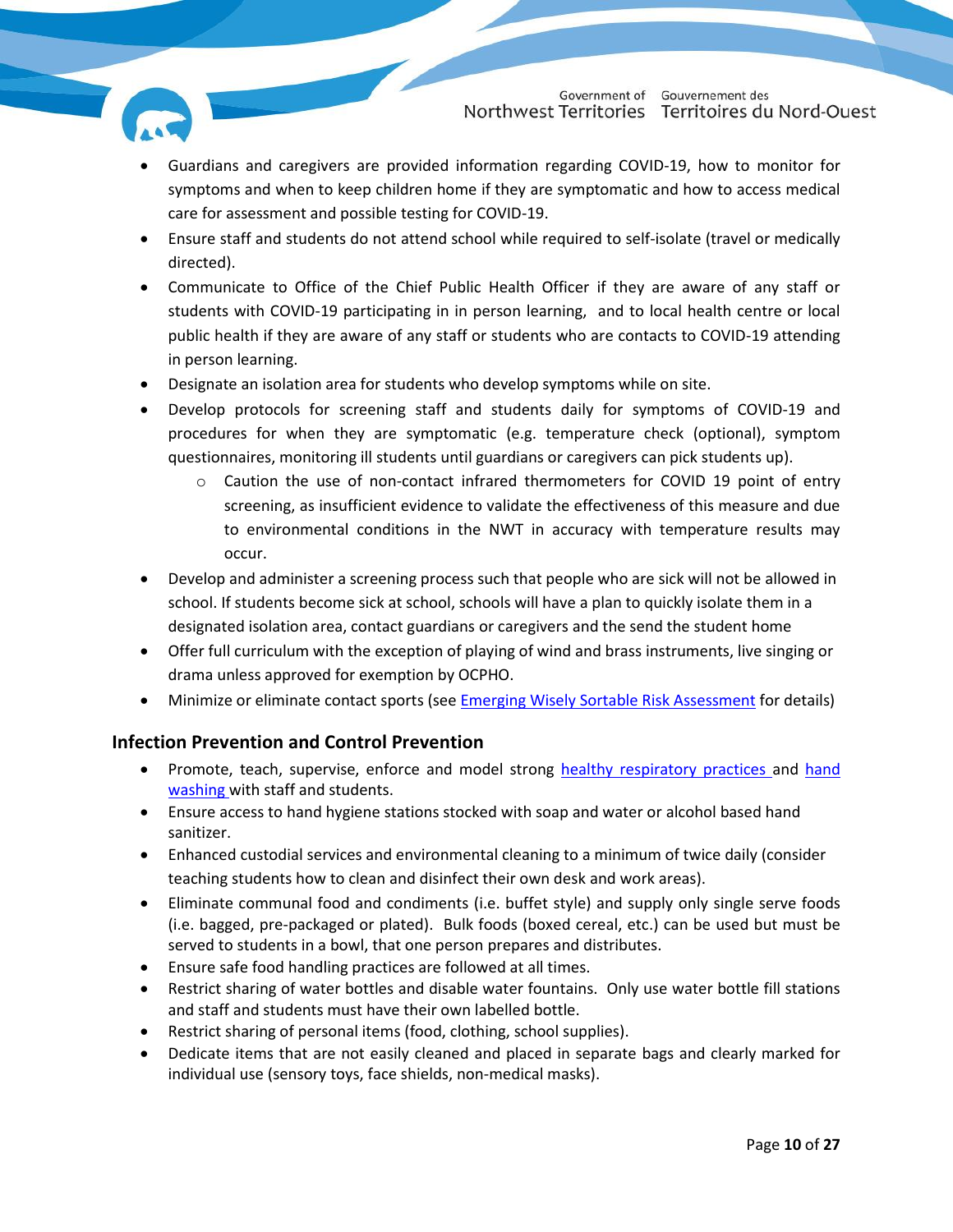

#### <span id="page-10-0"></span>**Personal Protective Equipment (PPE)**

- Provide training and reinforcement of non-medical masks, which are recommended for students above age 2, if tolerated, when they are unable to physically distance indoors in a prolonged contact setting (e.g. traveling on bus).
- Staff to use appropriate PPE based on a WSCC risk assessment.
- Provide training and reinforcement of PPE use including medical masks, face shields, gloves and gowns to staff and when appropriate to students.

For guidance on management of cases and contacts refer to the NWT Office of the Chief Public Health Officer [Chapter on COVID-19.](https://www.hss.gov.nt.ca/professionals/sites/professionals/files/resources/interim-guidance-public-health-management-cases-contacts-covid-19.pdf)

#### <span id="page-10-1"></span>**Definition and Identification of a COVID-19 Outbreak**

**An outbreak is confirmed in a school/childcare setting when:** two individuals develop confirmed COVID-19 infection within a 14 day period and transmission for both cases likely occurred within a school, or during school activities.

#### <span id="page-10-2"></span>**Enhanced Attendance Practices and Surveillance**

Identification of potential cases of COVID-19 is important for prevention, early detection and mitigation of an outbreak. Early detection and mitigation of COVID-19 cases in the school is supported by enhancing attendance monitoring practices, screening for symptoms of COVID-19 in staff and students, and initiation of an entry and exit log of everyone who enters and leaves the school.

Rates of attendance can be compared against usual absenteeism patterns to identify unusual levels, possibly indicating an outbreak. Screening for symptoms of COVID-19 in staff and students allows for early initiation of isolation of those who are symptomatic to reduce spread of disease, and recording and logging who enters and leaves the school will be essential to assist public health experts if or when they need to complete a contact investigation.

Schools should:

- Maintain daily attendance records
- Understand the usual absenteeism patterns of the school (taking into account flexible attendance may be the new baseline)
- Notify local community health center or public health unit if higher levels of absenteeism than expected are observed and follow public health advice

#### <span id="page-10-3"></span>**Screening for Symptoms of COVID-19**

It is important that staff, guardians and students are aware of the symptoms of COVID-19 (outlined below) and how to assess for them. Identification and assessment of anyone with COVID-19 symptoms, even mild ones, helps identify potential cases early in their course of disease.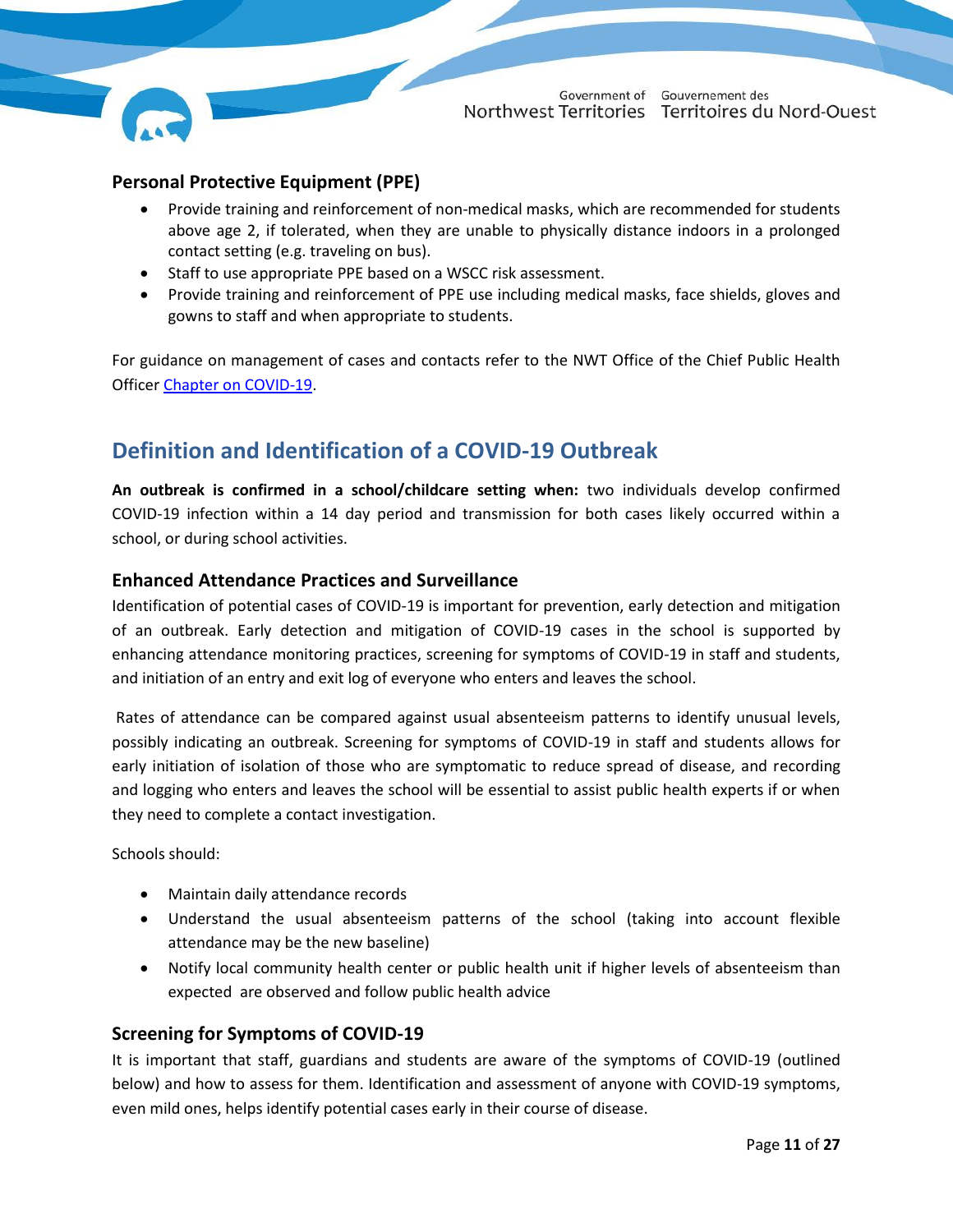Schools should:

- Ensure guardians and caregivers are given instruction on how to screen their children for symptoms of COVID-19 before sending them to school, stay home if they are displaying symptoms and contact their local community health centre or public health unit for advice and assessment when symptoms develop.
- Ensure staff monitor students and themselves for overt symptoms of COVID-19 that may develop during the school day
- If COVID-19 like symptoms develop staff should immediately mask and isolate the students or themselves away from others and follow school procedures and protocols
- Consider implementing daily active screening before an individual (staff, students and essential visitors) enters the school (e.g. infrared thermometer, symptom checklist)
- Provide instruction to students in non-stigmatizing and age & disability-appropriate language on how to self-identify symptoms and be instructed to speak to staff immediately if symptoms occur.
- Ensure staff self-screen for symptoms each day, stay home if sick and contact their local HCP for advice and assessment when symptoms develop.

#### <span id="page-11-0"></span>**Symptoms of COVID-19**

COVID-19 is caused by the severe acute respiratory syndrome coronavirus 2 (SARS-CoV-2). Symptoms of COVID-19 vary from person to person and children who become infected with SARS-CoV-2 often have milder symptoms than adults. Children generally experience milder illness compared to adults.In addition, the emergence of SARS-CoV-2 variants of concern (VOC) and variants of interest (VOI) have underscored the epidemiologic investigators aimed at understanding the impacts of VOC/VOI in this context:

- $\bullet$  B.1.1.7 Alpha
- B.1.351 Beta
- P1 Gamma
- B.1.617 Delta

Symptoms of COVID-19 may include:

- Fever  $38^{\circ}$  C<sup>\*</sup>,
- New onset (or exacerbated chronic) cough,
- Dyspnea (difficulty breathing),
- Fatigue (really tired),
- Malaise (generally feeling unwell),
- Myalgia (muscle aches),
- Sore throat,
- Rhinorrhea (runny nose),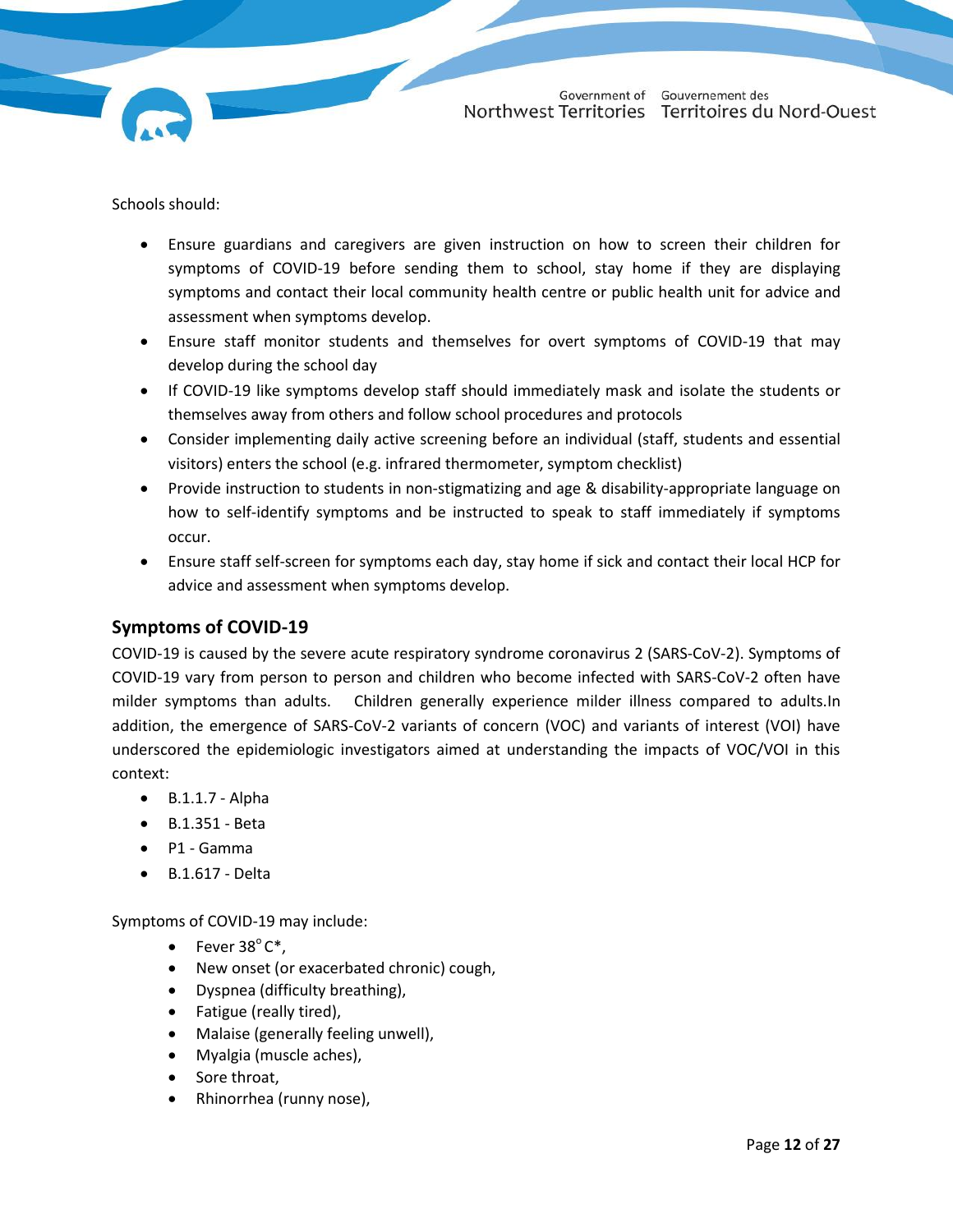- Headache,
- Diarrhea/vomiting,
- Anosmia/Dysgeusia (loss of smell/taste),
- Anorexia (loss of appetite)

\*Young children, older adults, immunocompromised, or those taking medication such as corticosteroids, Nonsteroidal anti-inflammatory (NSAIDs), acetaminophen may not develop an elevated body temperature during infection.

Children more than adults tend to have:

- Similar symptoms to adults, but are more likely to be mild
- Cough runny nose headache
- Rashes and skin lesions may occur
- Abdominal symptoms (abdominal pain, diarrhea) may occur

#### <span id="page-12-0"></span>**Vaccination**

- For guidance on vaccination, please refer to the NWT Office of the Chief Public Health Officer [Chapter on COVID-19.](https://www.hss.gov.nt.ca/professionals/sites/professionals/files/resources/interim-guidance-public-health-management-cases-contacts-covid-19.pdf)
- Public health's understanding of transmission dynamics in a school setting is continually evolving given the context of variants and the effects of vaccination.

#### <span id="page-12-1"></span>**Isolation of Symptomatic Staff/Students**

#### <span id="page-12-2"></span>**Individuals who develop symptoms while at home**

- If guardians or caregivers observe symptoms of COVID-19, even minor ones, in their child at home, they must not send their child to school. They should contact their local HCP for assessment and direction, and notify the school of their child's absence. The most recent screening tool for parents and students is available here: [https://www.gov.nt.ca/covid-](https://www.gov.nt.ca/covid-19/sites/covid/files/resources/cv19_daily_symptom_screening_tool_students_staff_en_1.pdf)[19/sites/covid/files/resources/cv19\\_daily\\_symptom\\_screening\\_tool\\_students\\_staff\\_en\\_1.pdf](https://www.gov.nt.ca/covid-19/sites/covid/files/resources/cv19_daily_symptom_screening_tool_students_staff_en_1.pdf)
- Any staff with symptoms of COVID-19, even minor ones, must stay home and inform their supervisor as per school policy. They should contact their local HCP for assessment and direction.

#### <span id="page-12-3"></span>**Individuals who develop symptoms on-site**

It is important for school administrators to have plans in place on how to safely care for children or staff that develops symptoms of COVID-19 while at school and until the child can be picked up by the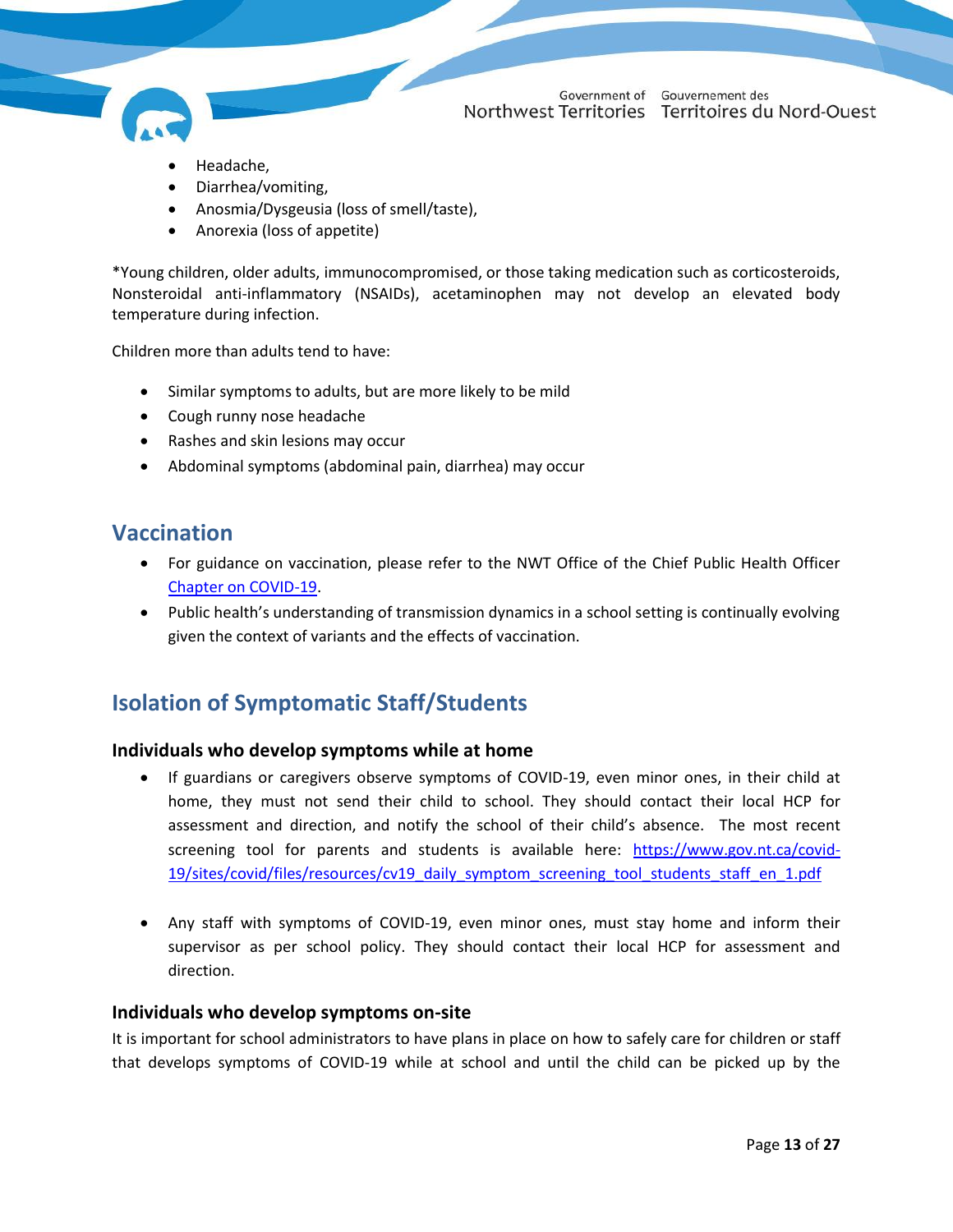

guardian or caregiver or the staff member can go home. Illness and injuries that are known to be unrelated to COVID-19 should follow standard school policy for treatment and care.

If the school has questions or concerns they can contact their local community healthcare centre/public health unit for direction and advice

School administrators will:

- Ensure that staff who are at high risk of severe COVID-19 not be designated as caregivers for ill individuals
- **Ensure proper [hand hygiene](https://www.hss.gov.nt.ca/sites/hss/files/resources/handwashinginfographicbig-web.pdf) and [healthy respiratory practices](https://www.gov.nt.ca/covid-19/node/431) and physical distancing are** maintained while the ill individual is waiting to be picked up
- If tolerated, give the ill individual a medical mask (non-medical mask if not available) to wear if not already wearing one, (do not place a mask on a child under 2 years or on anyone who has trouble breathing, is unconscious, or otherwise cannot remove a mask without assistance)
- Immediately isolate the ill individual(s) in a supervised designated isolation area until their guardian or caregiver can pick them up. If a separate room is not available, the individual(s) should be kept at least 2 metres away from others
- Ensure staff, tasked with caring for the ill individual(s), wear appropriate PPE as per their employer Exposure Control Plan, especially if a 2-metre distance from the ill individual cannot be maintained
- Ensure that, if there is more than one student or staff members who have symptoms must be isolated at the same time, that they are physically distanced by 2 metres. If there is insufficient space, provide a barrier such as clear vinyl curtain divider and masks.
- Ensure ill individuals with disabilities, that may require someone to wait with them or who may need to assistance, have an attendant or staff member present who can wear appropriate PPE as per their employer Exposure Control Plan
- Encourage the guardian or caregiver comes to pick up the student as soon as possible
- Have a plan in the event the guardian or caregiver cannot pick the ill student up in a private vehicle, or walking is not possible
- Provide individual with tissues for coughs and sneezes and a lined garbage bin for proper disposal of used tissues
- Increase ventilation (e.g. opening a window) in designated isolation area if climate allows
- Ensure other children and staff, who were exposed to the ill student, continue to stay within their designated bubble
- Advise guardian or caregiver to have ill individual self-isolate at home and contact local HCP for further assessment and guidance
- Notify custodian staff to clean and disinfect all areas used by the ill student (e.g. bathroom, classroom) once the student has been picked up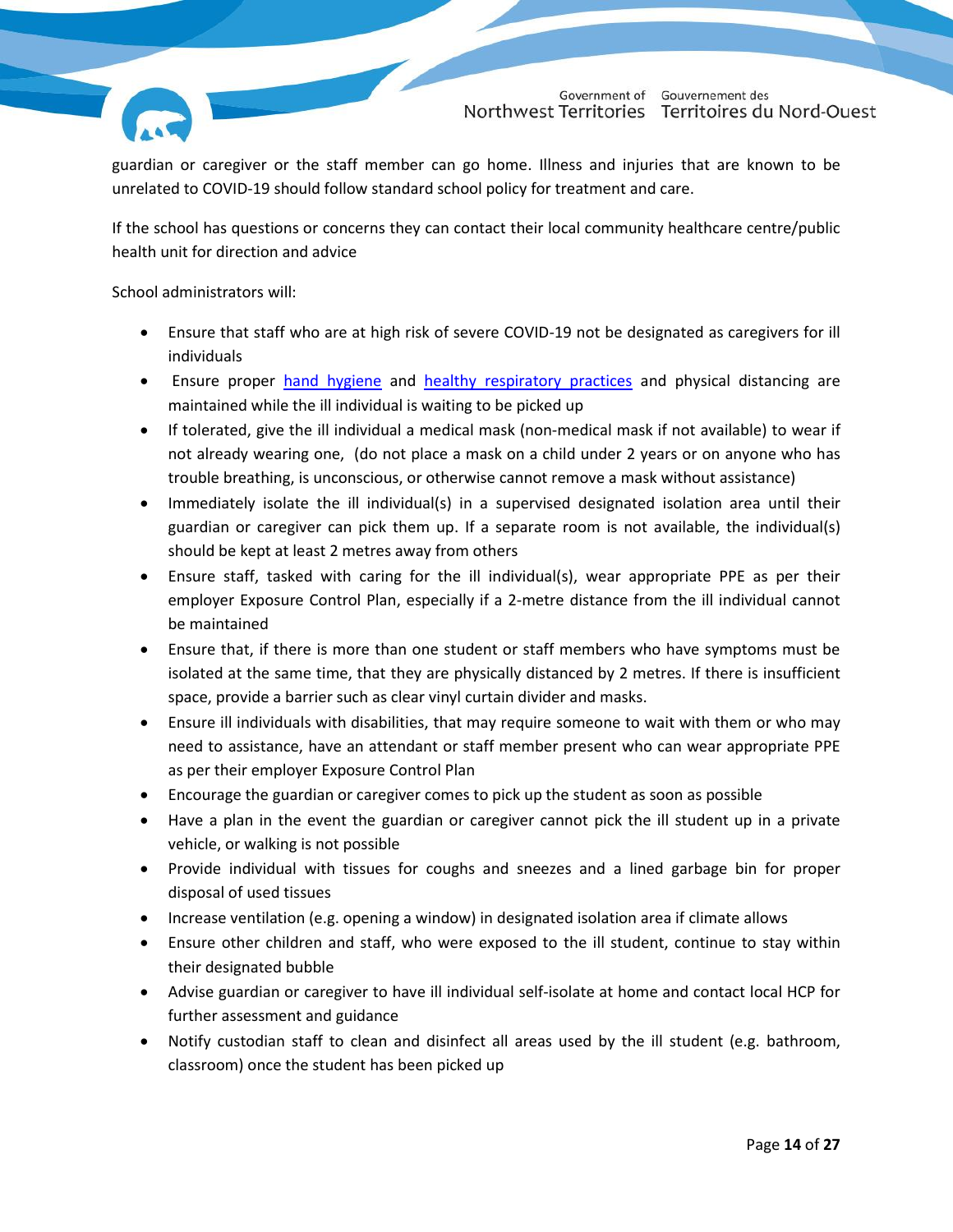

- $\circ$  All items that cannot be cleaned (e.g. paper, books, cardboard puzzles) should be placed in a sealed container for a minimum of 3-5 days
- o Custodian staff should use appropriate PPE as per the Exposure Control Plan when cleaning and disinfecting any areas of the school

The local community health centre/public health unit should consider the following:

- Notify school and reinforce prevention protocols when spread of COVID-19 is identified in the community or region (community transmission)
- Identify anyone else within the ill individual's designated bubble that may also be symptomatic and follow applicable procedures.
- Advise the school to maintain designated bubbles to minimize potential transmission
- Advise the school staff to continue to monitor bubble for symptoms of COVID-19 and to notify public health immediately if illness occurs
- Provide guidance on any information that should be shared with other guardians, caregivers, staff or students

#### <span id="page-14-0"></span>**Testing for COVID-19**

Testing is in accordance with the most recent guidance for testing and reporting in the NWT Office of the Chief Public Health Officer [Chapter on COVID-19.](https://www.hss.gov.nt.ca/professionals/sites/professionals/files/resources/interim-guidance-public-health-management-cases-contacts-covid-19.pdf) The OCPHO advises that HCPs must advise for COVID-19 testing in anyone who has symptoms of COVID-19, which are not definitively attributable to another cause, or if they have other clinical suspicions for COVID-19.

#### <span id="page-14-1"></span>**Reporting to the OCPHO**

School Administrators are recommended to:

- Contact their local public health unit or community health centre if identification of increasing illness in school, or a decrease in attendance trend, for guidance on public health management
- Public Health Units and Health Centres must report suspect outbreaks to the OCPHO for appropriate guidance and public health management
- Notify OCPHO immediately by telephone at (867) 920-8646 if they are aware of confirmed diagnoses of COVID-19 in staff or students who attend school
- Complete the [COVID-19 and Other Respiratory Viruses Reporting Form, Part A](https://www.hss.gov.nt.ca/professionals/en/covid-19-report-form-confirmed-cases-%E2%80%93-part) and submit to OCPHO within 24 hours by fax (867) 873-0442 or [secure file transfer \(](https://sft.gov.nt.ca/filedrop/~SXTSaO)SFT)
- Complete and submit the [COVID-19 Report Form \(for Confirmed Cases\) -](https://www.hss.gov.nt.ca/professionals/en/covid-19-report-form-confirmed-cases-%E2%80%93-part-b) Part B to OCPHO within 24 hours of receiving the positive test result by fax (867) 873-0442 o[r SFT](https://sft.gov.nt.ca/filedrop/~SXTSaO)
- Submit COVID-19 Report Form [for \(Case Status Update\) -](https://www.hss.gov.nt.ca/professionals/en/covid-19-report-form-case-status-update-%E2%80%93-part-c) Part C to OCPHO on all confirmed cases any time the disposition of the case changes, and/or at a minimum of weekly by fax (867) 873-0442 or [SFT.](https://sft.gov.nt.ca/filedrop/~SXTSaO) This would be done by the healthcare provider most responsible for the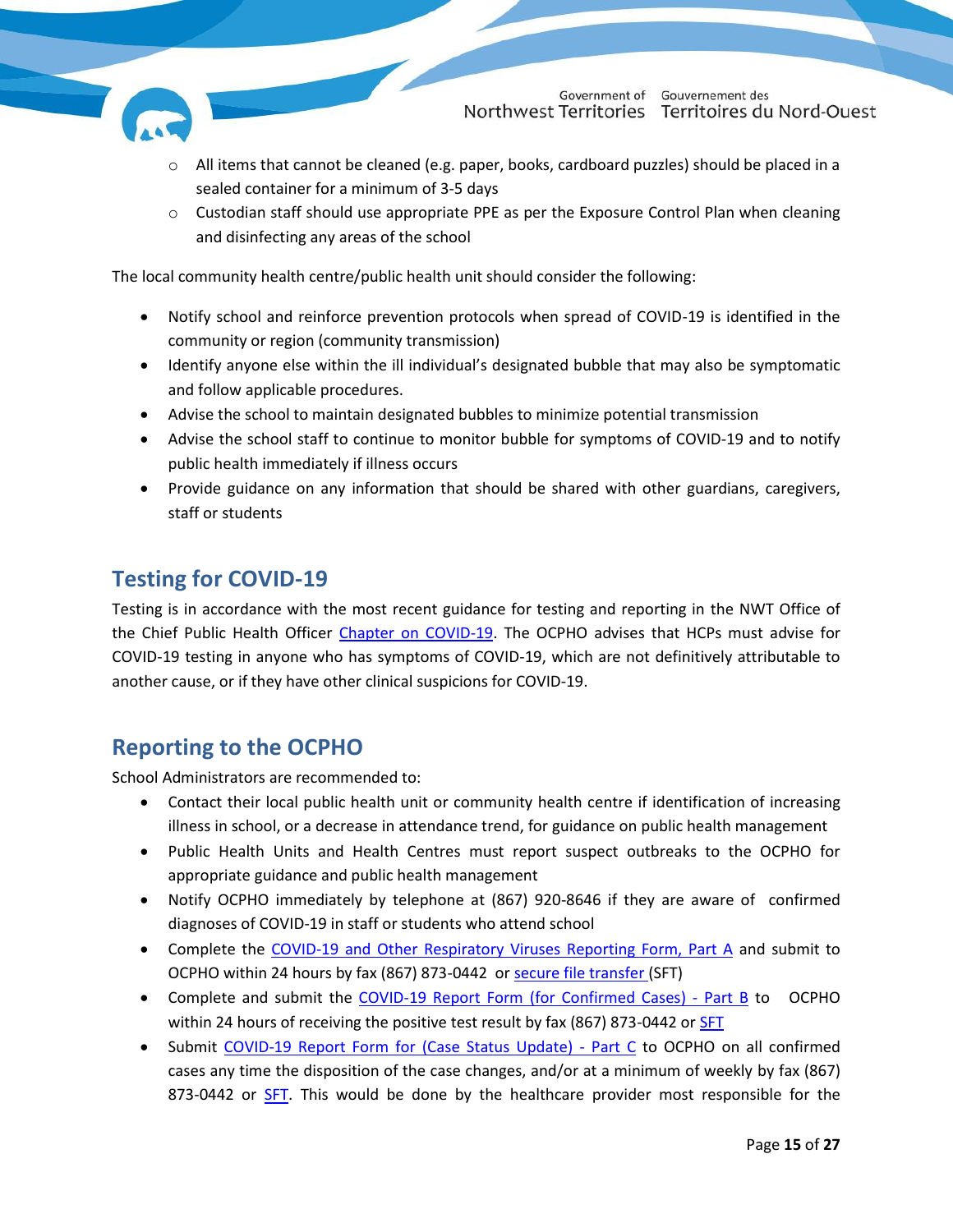

patient (i.e. doctor or nurse at the hospital if a case is hospitalized or by public health/community health or home care nurse if the positive case is recovering at home)

#### <span id="page-15-0"></span>**COVID-19 Outbreak Management**

#### <span id="page-15-1"></span>**Definition of a COVID-19 Outbreak in a School Setting**

<span id="page-15-2"></span>**School Outbreak: An outbreak is confirmed in a school/childcare setting when:** two individuals develop confirmed COVID-19 infection within a 14 day period and transmission for both cases likely occurred within a school, or during school activities.

 The OCPHO will determine and announce when an outbreak is occurring and declare when the outbreak is over

#### <span id="page-15-3"></span>**Case-Finding during an Outbreak**

Once a person is diagnosed with COVID-19 in a school; actively finding others with COVID-19 is critical. In consultation with the OCPHO, local community health centre/public health unit staff must gather information and timelines regarding symptoms, possible exposures and communicable period, and contacts by using all available information including attendance records and screening logs. For early detection of additional cases of COVID-19 school staff must continue to monitor staff and students for COVID-19 symptoms and immediately notify local community health centre/public health unit of any symptomatic individuals.

HCP must:

- Determine the communicable period (see Figure 1):
	- o Two days before until a minimum of 10 days after the confirmed case developed **symptoms**
	- $\circ$  Two day before until a minimum of 10 days after the date the lab sample was collected from an **asymptomatic** confirmed case.
	- o For guidance on management of cases and contacts, please see COVID-19 Chapter.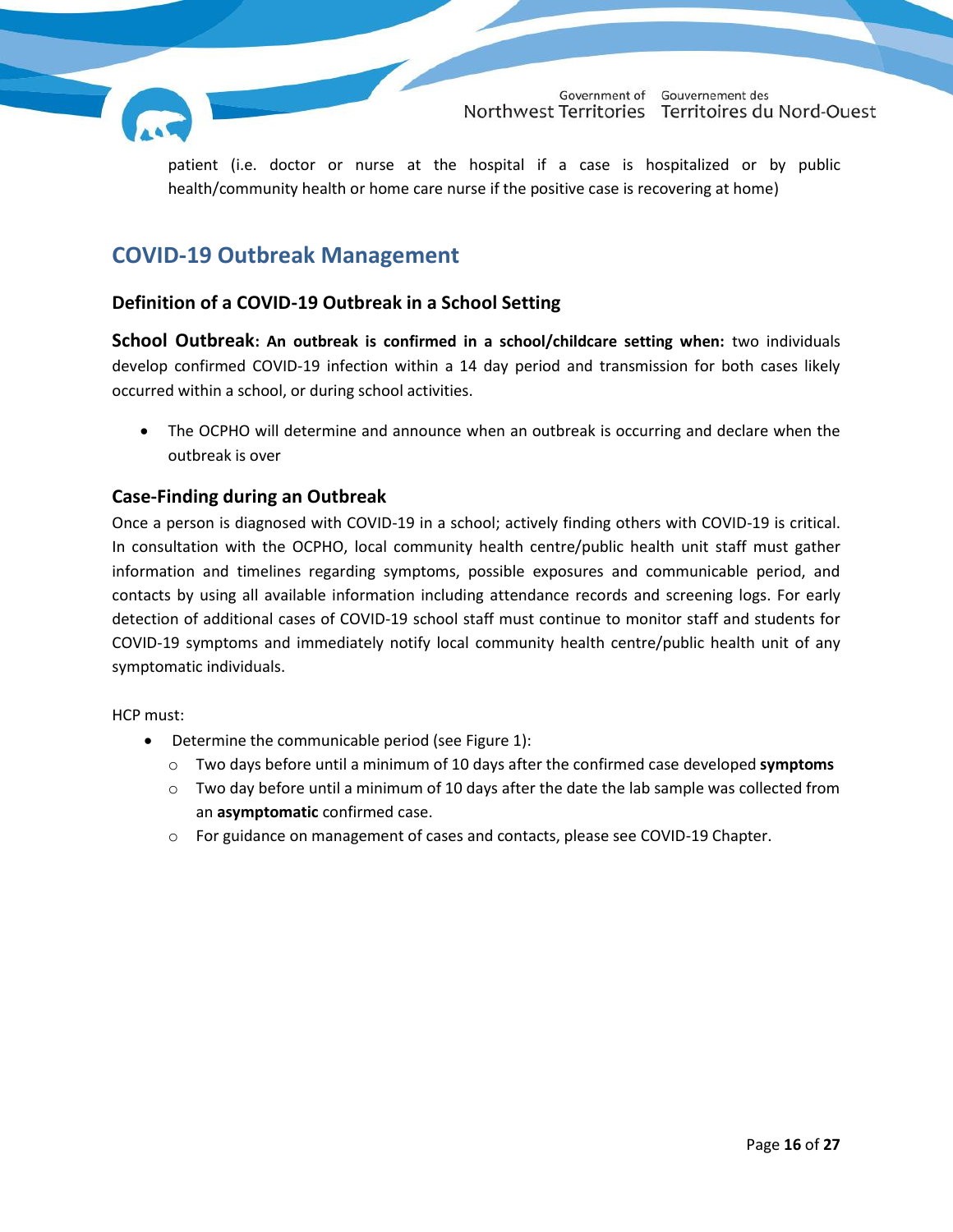

<span id="page-16-0"></span>



- Assess and test, for COVID-19 on every staff and student that was present within the designated bubble (e.g. classroom) of the case during the **period of communicability** whether they are symptomatic or not
- The OCPHO may request additional testing on a case by case basis such as the following:
	- o Repeat testing of those in the designated bubble
	- $\circ$  Expanded assessment and testing to staff and students outside of the case's designated bubble including assessment and testing of all staff and students in the school
- Determine the **exposure period** which includes 14 days before symptom onset or specimen collection (if case is asymptomatic)
	- o Determine any potential sources of COVID-19 infection (e.g. see [exposure criteria](https://www.hss.gov.nt.ca/professionals/sites/professionals/files/resources/covid-19-exposure-algorithm.pdf) in the NWT Office of the Chief Public Health Officer [Chapter on COVID-19.](https://www.hss.gov.nt.ca/professionals/sites/professionals/files/resources/interim-guidance-public-health-management-cases-contacts-covid-19.pdf))
	- o Collaborate with the OCPHO to consider investigations to identify the source of the outbreak and prevent any ongoing exposures from a presumed source.
	- $\circ$  In consultation with the OCPHO, consider assessment and testing of staff and students that were present in the school during the **period of exposure**. When initiating investigation into source consider the following:
		- Uncertainty regarding source of the first infection in the school,
		- Uncertainty regarding presence of effective bubbles within the school
		- Presence or absence of known community transmission
- Increase frequency of active screening for [COVID-19 symptoms](#page-11-0) and testing of staff and students
- Have a low threshold to test any staff, students or essential visitors who develop symptoms of COVID-19
- Enhanced screening should continue for the duration of the pandemic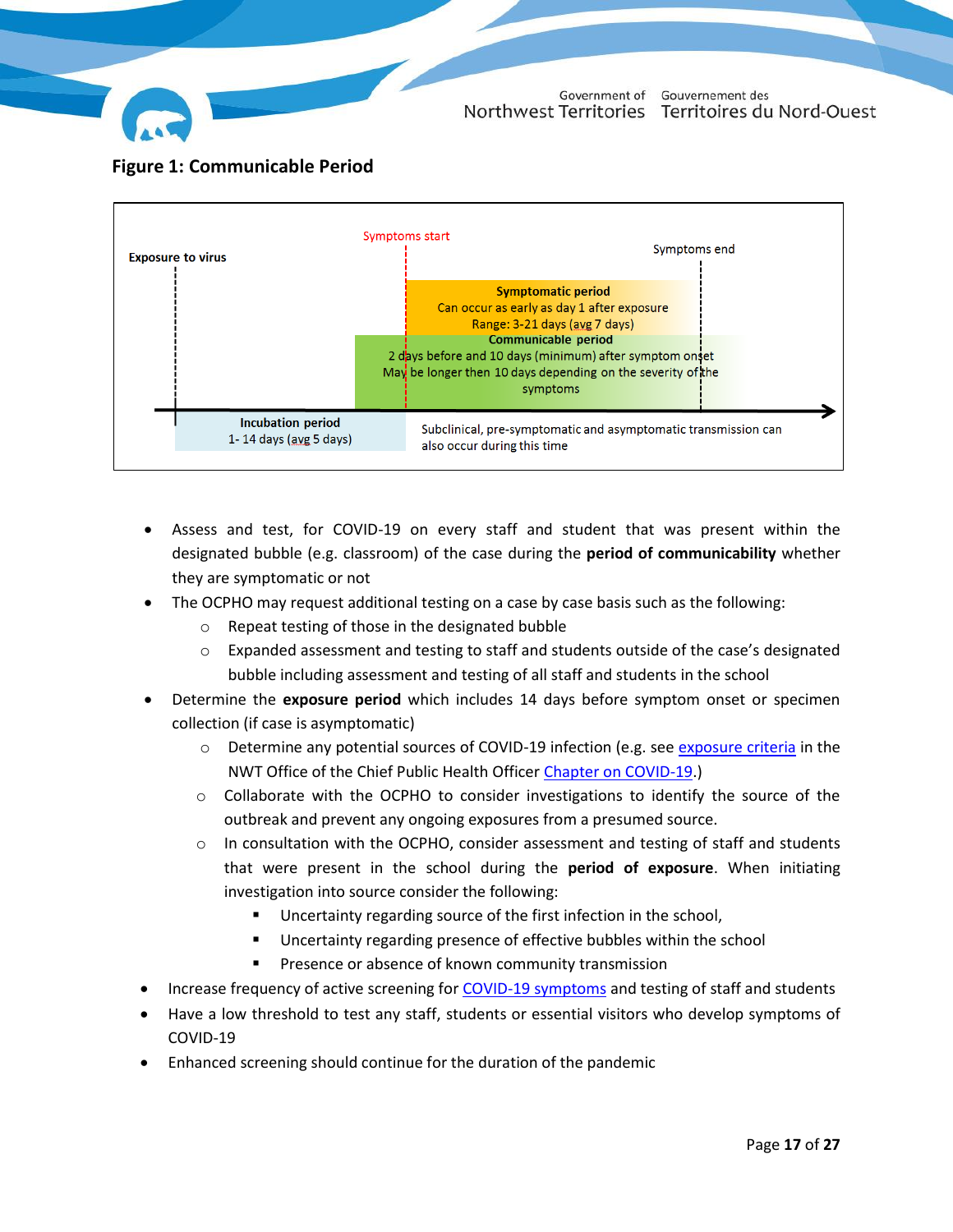

### <span id="page-17-0"></span>**Case and Contact Investigation during an Outbreak**

Completion of a case and contact investigation is critical to the identification and control of the COVID-19 outbreak. The OCPHO Public Health Communicable Disease Control (PHCDC) Unit will provide direction and guidance to the school and community health centre/public health unit nursing staff on case and contact investigations, and will make recommendations for testing and monitoring of cases and contacts as per the NWT Office of the Chief Public Health Office[r Chapter on COVID-19.](https://www.hss.gov.nt.ca/professionals/sites/professionals/files/resources/interim-guidance-public-health-management-cases-contacts-covid-19.pdf)

The [case reporting form,](https://www.hss.gov.nt.ca/professionals/en/covid-19-report-form-confirmed-cases-%E2%80%93-part-b) [exposure investigation timeline](https://www.hss.gov.nt.ca/professionals/en/covid-19-exposure-investigation-form) and [contact line listing](https://www.hss.gov.nt.ca/professionals/en/covid-19-contact-line-list-spreadsheet) must be initiated and sent to the OCPHO within 24 hours. Local community health centre/public health unit nursing staff that are experts in case and contact investigations must be contacted to assist with this investigation.

In addition to following the "Key investigation of Cases and Contacts" as defined in the NWT Office of the Chief Public Health Officer [Chapter on COVID-19,](https://www.hss.gov.nt.ca/professionals/sites/professionals/files/resources/interim-guidance-public-health-management-cases-contacts-covid-19.pdf) community health centres/public health unit staff must do the following when a case of COVID-19 occurs in a school setting:

- In addition to known contacts of the case, request the school attendance records and logs of **ALL** staff (including visitors) and students who entered the school during the two days prior to onset of symptoms or date of swab collection (asymptomatic cases)
- Provide attendance records from the 14 days prior to onset of symptoms or COVID-19 test collection (asymptomatic cases) of the case to the community health/public health nursing staff and OCPHO for review and to assist with identification of the exposure, contact investigation and case finding
- Advise all individuals who are self-isolating and monitoring themselves for symptoms to immediately report any symptoms to local community health centre/public health unit or HCP

#### <span id="page-17-1"></span>**Additional Public Health Measures**

- Based on the outbreak and degree of transmission identified in the school the OCPHO office will work with ECE/School Administration regarding if closure of school settings is necessary.
- Evaluation of the school control plans, and the vaccination status of the student body/staff will be considered when identifying next steps related to COVID19 management to prevent transmission.
- Exposure notifications may be used to identify individuals that access the site that are outside contractors or not identified on school logs etc.

#### <span id="page-17-2"></span>**Returning to School after Illness (Discontinuation of Isolation)**

All symptomatic individuals must stay home and be assessed by their HCP for COVID-19 or other infectious diseases.

 For guidance on discontinuation criteria related to case and contacts, please see NWT Office of the Chief Public Health Officer [Chapter on COVID-19](https://www.hss.gov.nt.ca/professionals/sites/professionals/files/resources/interim-guidance-public-health-management-cases-contacts-covid-19.pdf)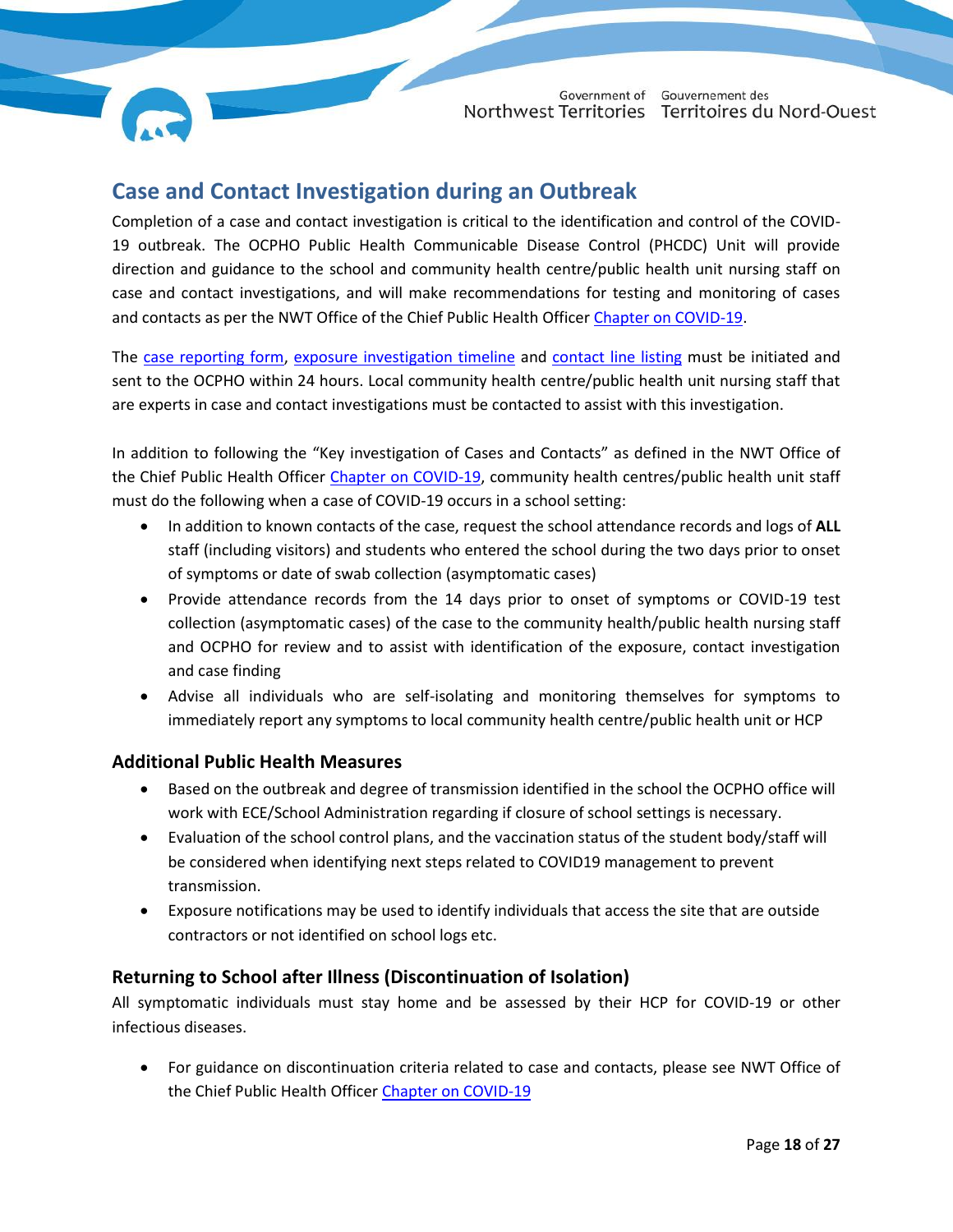

Government of

Gouvernement des Northwest Territories Territoires du Nord-Ouest

<span id="page-18-0"></span>**Figure 2: School Outbreak [Algorithm](https://www.hss.gov.nt.ca/professionals/sites/professionals/files/resources/covid-19-exposure-algorithm.pdf)**

### School Outbreak Algorithm

- Guardian/Caregiver/Student/Staff Member to assess if fit for school. Use online [COVID-19 Assessment Tool](https://www.surveymonkey.com/r/nwt-covid19-self-assessment) to help with screening.
- If in the last 14 days the student/staff member has been exposed to COVID-19, has symptoms of COVID-19 or been asked by a health Care Professional (HCP) to selfisolate for any reason the student/staff member should call HCP and follow their instructions until fit to return to school.
- If student/staff member has no symptoms of COVID-10 and no exposure then they can attend school following all the recommended school guidelines.

- Immediately place a medical mask, or if not available, a non medical mask or facial covering on the sick student or staff member and isolate in the designated area.
- Contact the student's guardian or caregiver to come pick up the student
	- If safe, immediately send the staff member home to isolate
- Provide information to contact the local Community Health Centre/public health/ HCP for assessment

#### **Community Health Centre/Public Health Unit/HCP Accessed**

- Assess, test and isolate the staff member or student following guidance in the NWT Office of the Chief Public Health Officer Chapter on COVID-19
- Health care providers should utilize the Interim Public Health Management of [COVID-19 and Symptoms](https://www.hss.gov.nt.ca/professionals/sites/professionals/files/resources/covid-19-exposure-algorithm.pdf) for decisions on ending isolation after COVID-19 testing.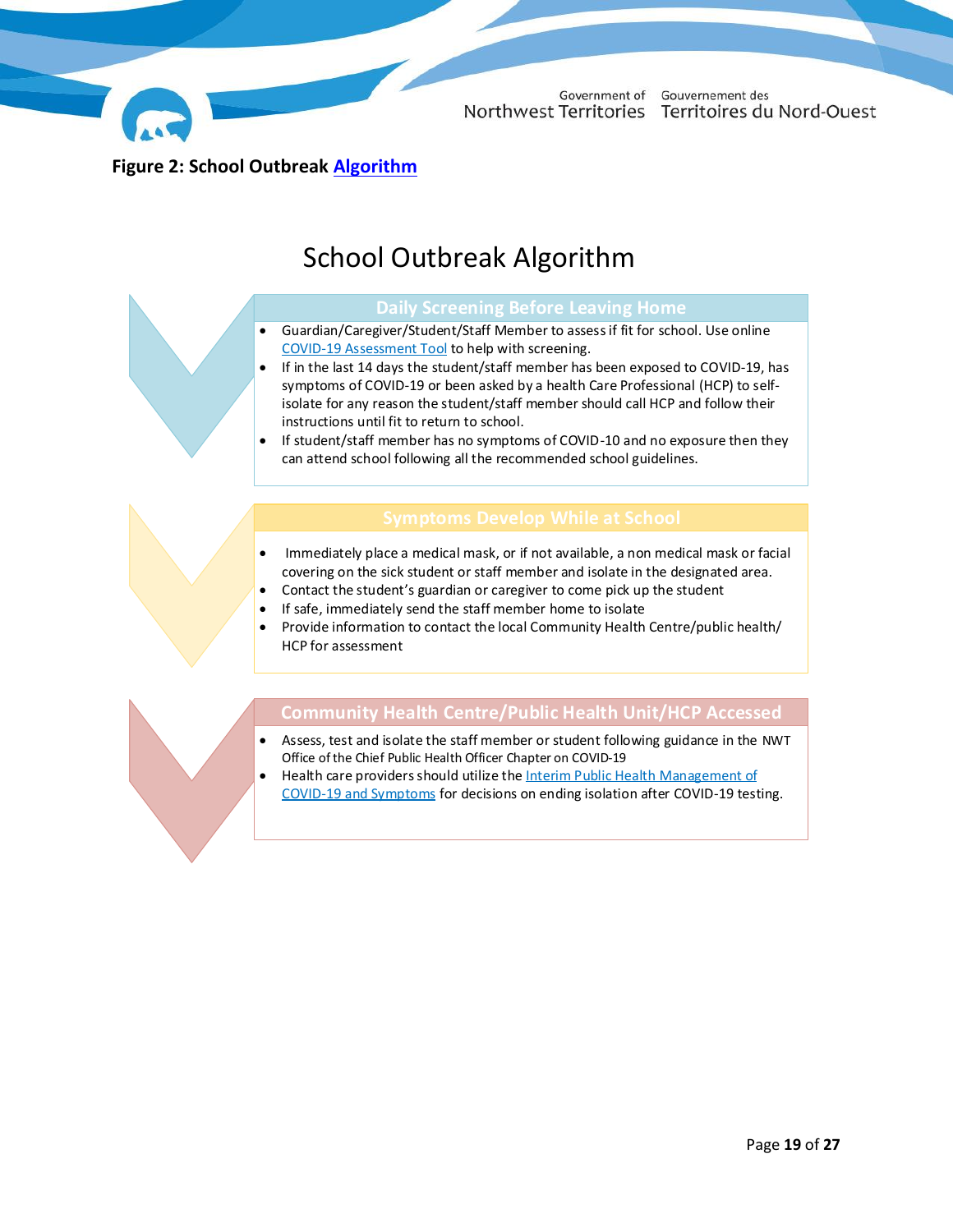#### <span id="page-19-0"></span>**Outbreak Control Measures**

In consultation with the OCPHO, the school may consider initiating outbreak control measures while waiting for results of COVID-19 testing. In addition to the school's enhanced prevention measures the subsequent outbreak control measures must be followed once a case of COVID-19 has been confirmed.

#### <span id="page-19-1"></span>**Health and Safety Measures**

Schools should:

- Review their workplace COVID-19 [Exposure Control Plan](https://www.wscc.nt.ca/sites/default/files/documents/Exposure%20Control%20Plan%20Guide-May%202020-Eng.pdf.pdf) to ensure:
	- $\circ$  Appropriate implementation of required control measures and any identified gaps in implementation are corrected
	- o [Public health measures](https://www.gov.nt.ca/covid-19/sites/covid/files/resources/updated_ocpho_backgrounder_-_covid_and_children_june_30_2020.pdf) as recommended by the OCPHO are in place
	- $\circ$  Appropriate methods of cleaning and disinfecting using approved [disinfectants](https://www.gov.nt.ca/covid-19/sites/covid/files/resources/enhanced-cleaning-checklist_0.pdf) are followed
- Reinforce diligent [hand hygiene,](https://www.gov.nt.ca/covid-19/en/services/prevention/wash-your-hands) [healthy respiratory practices,](https://www.gov.nt.ca/covid-19/node/431) [physically distancing](https://www.gov.nt.ca/covid-19/en/services/social-distancing) and [use of](https://www.gov.nt.ca/covid-19/en/services/prevention/non-medical-masks)  [non-medical masks w](https://www.gov.nt.ca/covid-19/en/services/prevention/non-medical-masks)ith students and staff and increase access to hand hygiene stations or hand sanitizer dispensers

#### <span id="page-19-2"></span>**Interaction with Guardians/Caregivers and Other Groups**

- Suspend any interactions that might allow for mixing of bubbles (e.g. soccer, extracurricular activities)
- Cancel school outings, field trips, and non-essential school visitations for the duration of the outbreak period
- Reinforce designated student drop off and pick up areas to minimize entry into school

#### <span id="page-19-3"></span>**Environmental Cleaning, Waste Management and Food Services during an Outbreak**

Notify custodian(s), food services and other support staff that the school has an outbreak of COVID-19 so their department-specific outbreak management protocols are initiated.

The virus has the potential to survive in the environment for up to several days depending on the surface (soft surfaces, hard surfaces, etc.). A person who has contact with a contaminated surface or object is at risk of infection. Cleaning and disinfecting, particularly of frequently touched surfaces, can kill the virus, making it no longer able to infect people. It is recommended that in addition to organizational IPAC procedures and guidelines, schools must:

- Increase frequency of cleaning and disinfection of high-touch surfaces from a minimum of two times per day to three or four times per day depending of schools activities and student traffic
- Follow [Enhanced Cleaning Checklist](https://www.gov.nt.ca/covid-19/sites/covid/files/resources/enhanced-cleaning-checklist_0.pdf)
	- $\circ$  This includes classrooms, equipment, and any central areas (e.g., doorknobs, light switches, desks, computers, toys, school supplies, buttons, railings, etc.)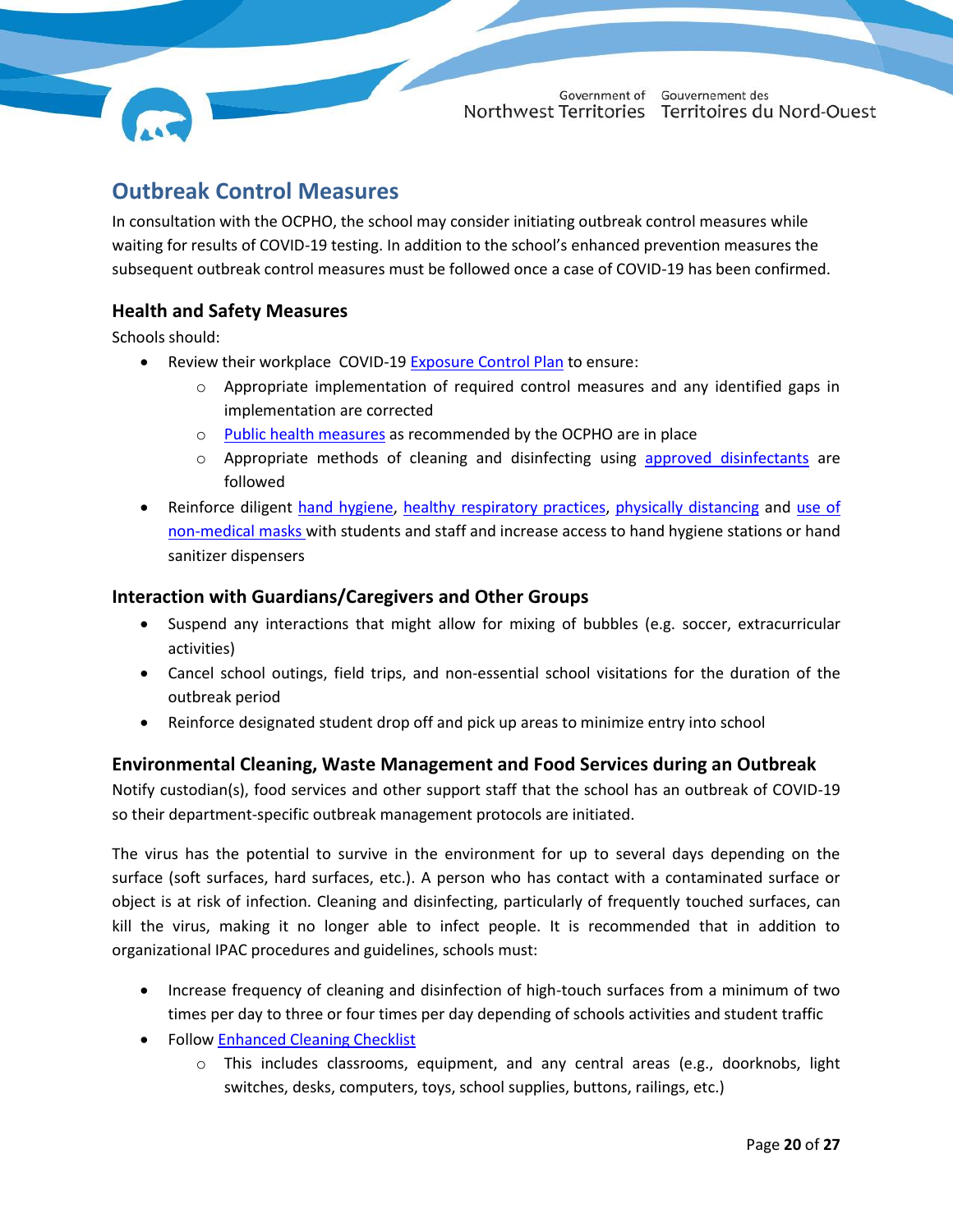

- Terminally clean affected classroom and areas, and quarantine all items that cannot be cleaned and disinfected (e.g. soft items, books, papers) for 3-5 days
- Discontinue use of communal play equipment if not doing so already
- Ensure that staff responsible for cleaning, food services, waste management, etc. limit their need to be in student areas as much as possible thereby limiting their need to wear PPE
- Ensure that staff responsible for cleaning, food services, waste management, etc., who must be in areas where they may be within 2 meters of staff or students, wear appropriate PPE as determined by their WSCC exposure risk assessment
- Dedicate to one staff or student, and not allow sharing of reusable equipment (i.e. pencils, note books, school supplies, shields, masks, etc.)
- Ensure garbage bins are lined and when emptied or handled, appropriate PPE is worn by the staff or student
- Any dirty laundry should be placed in separate bags, avoid being shaken and handled with appropriate PPE as per the workplace risk assessment

#### <span id="page-20-0"></span>**School Communication**

School administrators should:

- Regularly communicate and reinforce the need for effective [hand hygiene,](https://www.gov.nt.ca/covid-19/en/services/prevention/wash-your-hands) [healthy respiratory](https://www.gov.nt.ca/covid-19/node/431)  [practices,](https://www.gov.nt.ca/covid-19/node/431) [physically distancing](https://www.gov.nt.ca/covid-19/en/services/social-distancing) and [use of non-medical masks](https://www.gov.nt.ca/covid-19/en/services/prevention/non-medical-masks) practices in ways that are developmentally and language appropriate for audience
- Regularly communicate and reinforce the need for guardians and caregivers to continue to assess their children for symptoms of COVID-19 daily and to stay home when sick
- Regularly communicate and reinforce the need for staff members to continue to assess their themselves for symptoms of COVID-19 daily and to stay home when sick
- In consultation with OCPHO, ECE, School Board and local community health centre/public health unit staff notify staff, parents, guardians and students of an outbreak or case of COVID-19, and include response measures that will be taken by the school.

Suggested letter templates for distribution to staff, guardians, caregivers and students that can be used by the school with guidance and direction from the local public health unit/health centre and OCPHO include:

- Current Situation
- Outbreak Response Measures
- Guidance to the Public

#### <span id="page-20-1"></span>**School Closure (partial or full)**

The OCPHO will assess the level of risk and determine if, when, and how long a school (or part of a school, e.g. classroom or designated bubble) should be closed. School closures are done on a case-bycase basis with the following considerations: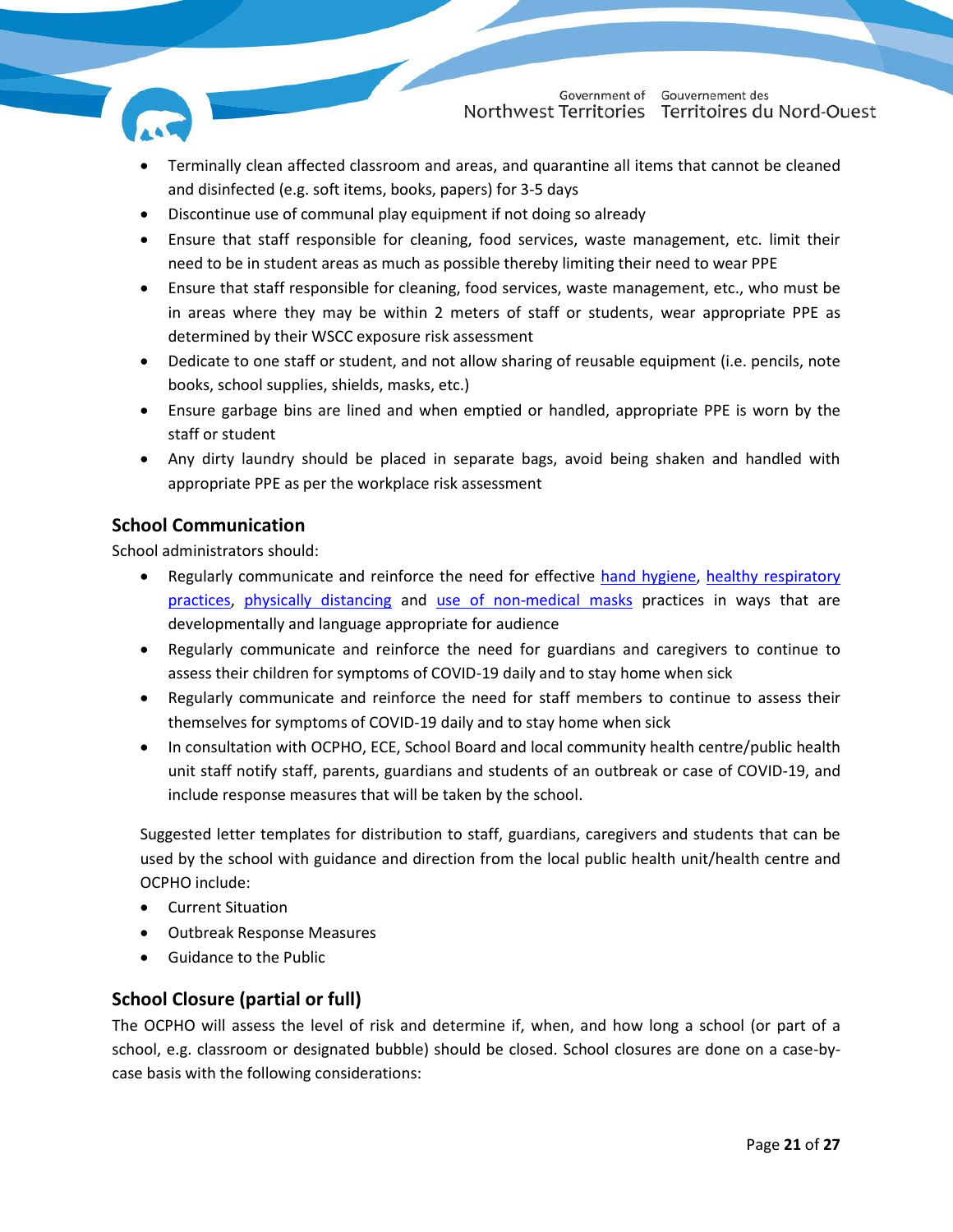

- Number of positive cases in the school (a single case will likely not warrant closing an entire school unless there was extensive exposure to multiple grades/staff)
- Amount of close contacts of the positive case
- Level of student/staff mixing in the school (if children are primarily in bubbles to minimize mixing, exposure may be limited to one bubble and not pose a broader risk to the rest of the school)
- Level of community transmission
- Likely source of outbreak (if school is likely source or not)

Schools must be prepared to maintain learning remotely in the event of partial or complete school closure.

#### <span id="page-21-0"></span>**Declaring the Outbreak Over**

Outbreak control measures are to be continued until determined by the CPHO or designate. They may continue for the duration of the pandemic depending on community and regional spread of the disease.

The CPHO or delegate may declare the school outbreak is over when:

- There are no new cases of COVID-19 in staff or students for 2 full incubation periods (28 days) since the last confirmed case has been isolated away from the school and others.
- A period of 28 days is equivalent to two times the maximum incubation period and is expected to confirm the interruption of human-to-human transmission at the outbreak setting.
- Given the occurrence of asymptomatic cases, a period of 28 days accounts for the potential that a generation of cases could be undetected in a chain of transmission.
- If the date of the last known exposure cannot be defined or is unknown, the 28-day period can be counted from the last case's date of illness onset or (if asymptomatic) the date that the diagnostic laboratory sample was collected.

#### <span id="page-21-1"></span>**Debriefing**

Following the outbreak, the OCPHO along with ECE, school boards and administrators and HSSA staff must review and evaluate the outbreak management that occurred and revise any protocols for improvement where necessary.

Key subjects for discussion may include but are not limited to:

- Whether screening and surveillance for COVID-19 was occurring so that the initial cases were identified early and prior to extensive spread of the disease
- Identify any problem areas that allowed spread of disease in an effort to reduce the impact of future outbreaks:
	- o Prevention and exposure control measures and strategies
	- o Screening tools
	- o Attendance records and school entry and exit logs
	- o Identification and reporting of symptomatic staff and students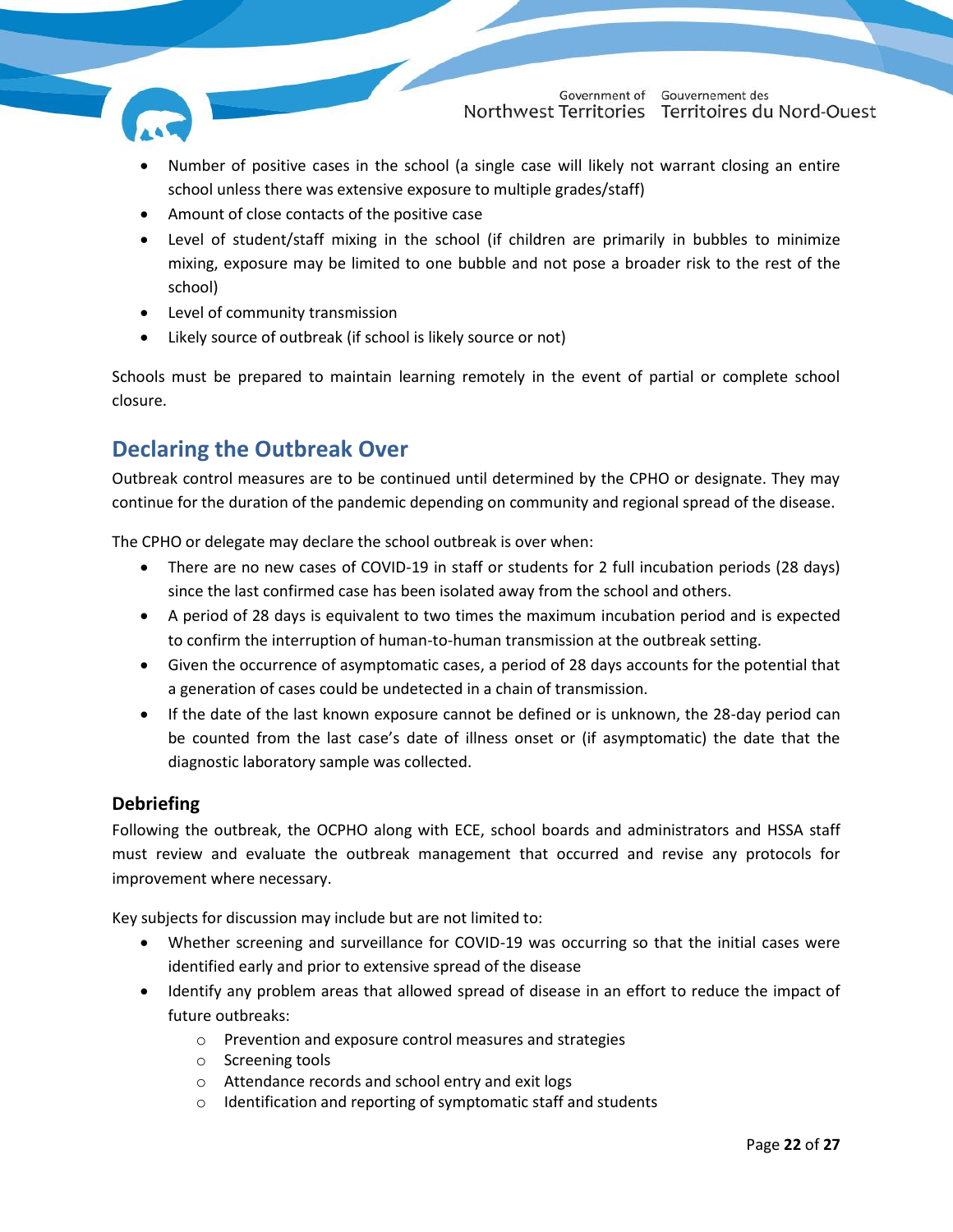

- o Isolation practices and procedures
- o Testing
- o Reporting
- o Case finding
- o Case and contact investigation
- o Outbreak management and notification
- o Use of classroom bubbles
- o Outbreak control measures
- o Environmental cleaning, waste management and food services
- o Communication practices
- o School closures
- Was the outbreak protocol activated in a timely manner
- What was the status of community spread of COVID-19 at the time of the outbreak in the school including:
	- o Was there increased COVID-19 activity in the community prior to the school outbreak, **and**
	- o Was the school adequately informed of the activity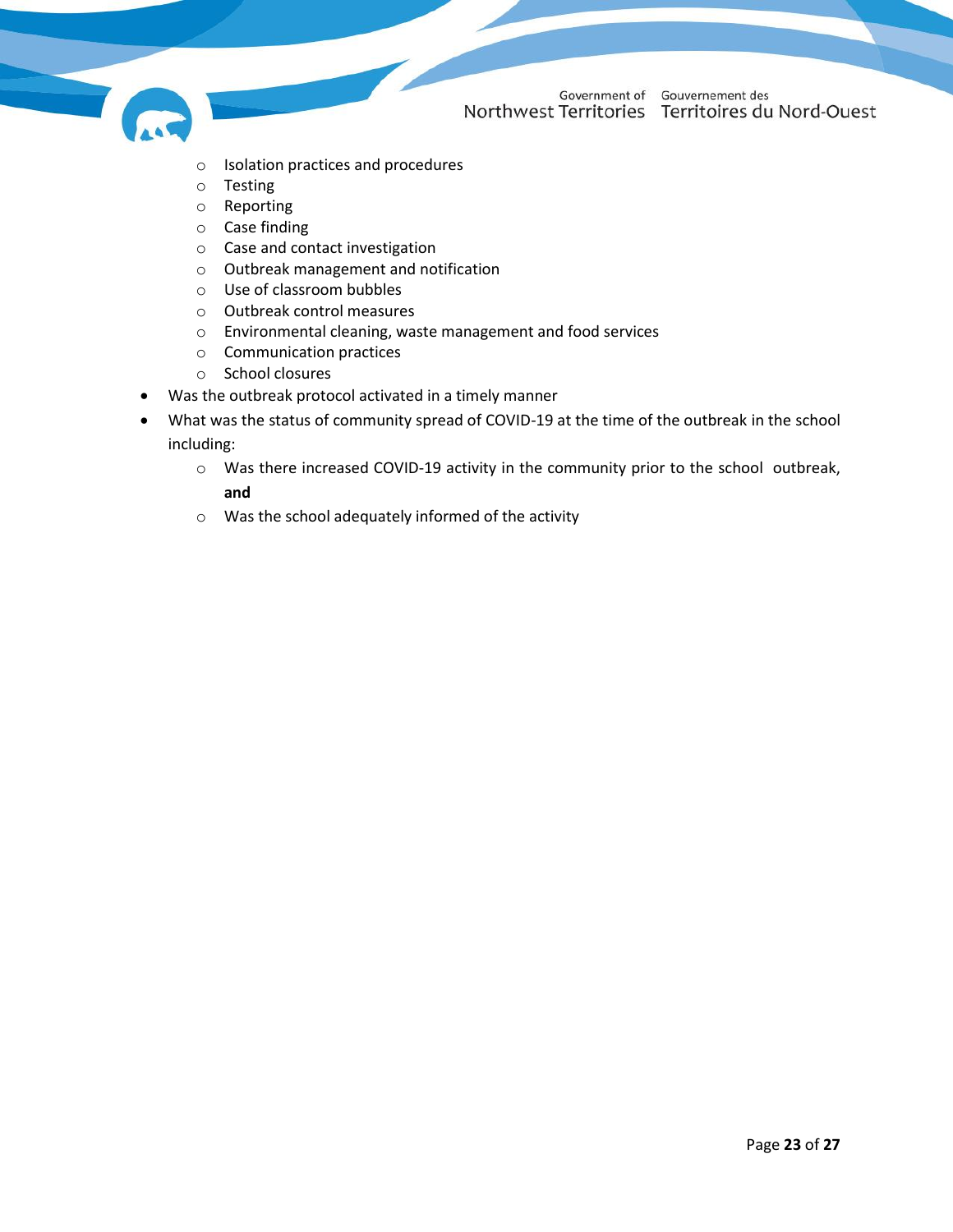

#### <span id="page-23-0"></span>**References**

Alberta Health Services (2019). Respiratory and gastrointestinal outbreak management for schools. [Accessed August 5 2020]. Retrieved from [https://www.albertahealthservices.ca/assets/info/hp/phys/nor/if-hp-phys-moh-nz-school-outbreak-gi](https://www.albertahealthservices.ca/assets/info/hp/phys/nor/if-hp-phys-moh-nz-school-outbreak-gi-ili-guidance-school.pdf)[ili-guidance-school.pdf](https://www.albertahealthservices.ca/assets/info/hp/phys/nor/if-hp-phys-moh-nz-school-outbreak-gi-ili-guidance-school.pdf)

CADTH (2014). Mass thermography screening for infection and prevention: A review of the clinical effectiveness. Retrieved from [https://www.cadth.ca/sites/default/files/pdf/htis/nov-](https://www.cadth.ca/sites/default/files/pdf/htis/nov-2014/RC0609%20Screening%20Final.pdf)[2014/RC0609%20Screening%20Final.pdf.](https://www.cadth.ca/sites/default/files/pdf/htis/nov-2014/RC0609%20Screening%20Final.pdf) Accessed 10 September 2020

Centers for Disease Control (2020). *Preparing K-12 school administrators for a safe return to school in fall 2020.* [accessed July 29, 2020]. Retrieved fro[m https://www.cdc.gov/coronavirus/2019](https://www.cdc.gov/coronavirus/2019-ncov/community/schools-childcare/prepare-safe-return.html) [ncov/community/schools-childcare/prepare-safe-return.html](https://www.cdc.gov/coronavirus/2019-ncov/community/schools-childcare/prepare-safe-return.html)

Davies, N.G., Klepac, P., Liu, Y. et al. Age-dependent effects in the transmission and control of COVID-19 epidemics. Nat Med (2020).<https://doi.org/10.1038/s41591-020-0962-9>

ECRI. (2020). Infrared Temperature Screening to Identify Potentially Infected Staff or Visitors Presenting to Healthcare Facilities during Infectious Disease Outbreaks. Retrieved from: https://assets.ecri.org/PDF/COVID-19- [Resource-Center/COVID-19-Clinical-Care/COVID-ECRI-](https://assets.ecri.org/PDF/COVID-19-%20Resource-Center/COVID-19-Clinical-Care/COVID-ECRI-Temperature-Screening.pdf.%20Accessed%2010%20September%202020)[Temperature-Screening.pdf. Accessed 10 September 2020](https://assets.ecri.org/PDF/COVID-19-%20Resource-Center/COVID-19-Clinical-Care/COVID-ECRI-Temperature-Screening.pdf.%20Accessed%2010%20September%202020)

Government of Northwest Territories (June 30, 2020). OCPHO Backgrounder – Coronavirus disease (COVID-19), children and the re-opening of schools. [Accessed July 27 2020]. Retrieved from [https://www.gov.nt.ca/covid-19/sites/covid/files/resources/updated\\_ocpho\\_backgrounder\\_](https://www.gov.nt.ca/covid-19/sites/covid/files/resources/updated_ocpho_backgrounder_-_covid_and_children_june_30_2020.pdf) covid and children june 30 2020.pdf

Government of the Northwest Territories (2020). Hand washing; March 2020: <https://www.hss.gov.nt.ca/sites/hss/files/resources/handwashinginfographicbig-web.pdf>

Government of the Northwest Territories: Healthy Respiratory Practices; March 15, 2020: <https://www.hss.gov.nt.ca/sites/hss/files/resources/healthy-respiratory-practices.pdf>

Government of the Northwest Territories: Infection Prevention and Control Manual; 2012: [https://www.hss.gov.nt.ca/professionals/sites/professionals/files/resources/infection-control](https://www.hss.gov.nt.ca/professionals/sites/professionals/files/resources/infection-control-manual.pdf)[manual.pdf](https://www.hss.gov.nt.ca/professionals/sites/professionals/files/resources/infection-control-manual.pdf)

Government of the Northwest Territories: Interim COVID-19 Public Health Management of Exposures, Cases and Contacts; May 12, 2020:

[https://www.hss.gov.nt.ca/professionals/sites/professionals/files/resources/covid-19-exposure](https://www.hss.gov.nt.ca/professionals/sites/professionals/files/resources/covid-19-exposure-algorithm.pdf)[algorithm.pdf](https://www.hss.gov.nt.ca/professionals/sites/professionals/files/resources/covid-19-exposure-algorithm.pdf)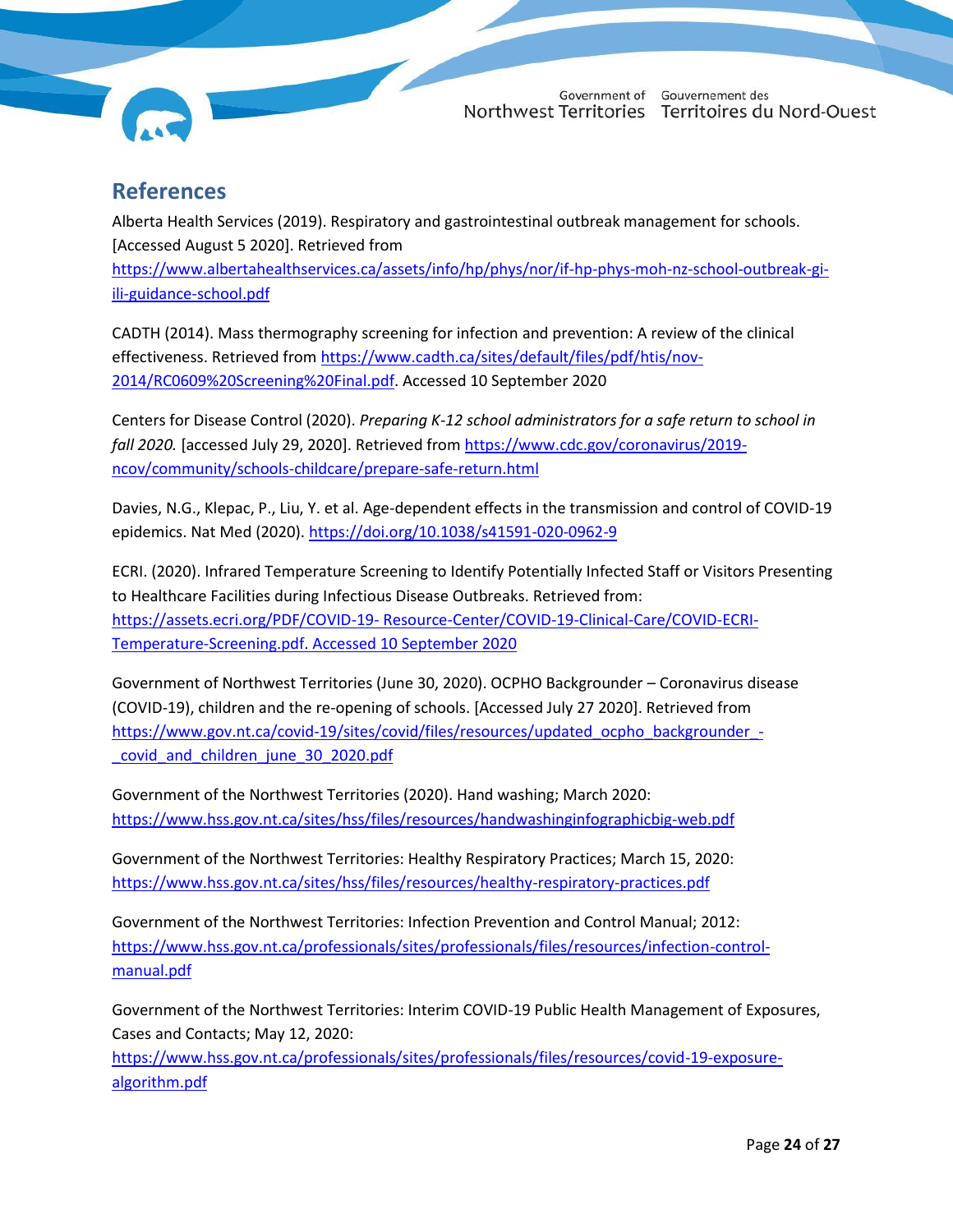

Gouvernement des Government of Northwest Territories Territoires du Nord-Ouest

Government of the Northwest Territories (May 13, 2020). COVID-19 Reporting forms; May 13, 2020: Retrieved from<https://www.hss.gov.nt.ca/professionals/en/services/coronavirus-disease-covid-19>

Government of the Northwest Territories: Mandatory-Isolation Information Sheet (COVID-19): April 29, 2020[: https://www.hss.gov.nt.ca/professionals/sites/professionals/files/resources/mandatory](https://www.hss.gov.nt.ca/professionals/sites/professionals/files/resources/mandatory-isolation.pdf)[isolation.pdf](https://www.hss.gov.nt.ca/professionals/sites/professionals/files/resources/mandatory-isolation.pdf)

Government of the Northwest Territories: Self-Isolation Information Sheet (COVID-19); April 24, 2020: [https://www.hss.gov.nt.ca/professionals/sites/professionals/files/resources/covid-19-self-monitoring](https://www.hss.gov.nt.ca/professionals/sites/professionals/files/resources/covid-19-self-monitoring-handout.pdf)[handout.pdf](https://www.hss.gov.nt.ca/professionals/sites/professionals/files/resources/covid-19-self-monitoring-handout.pdf)

Government of the Northwest Territories: Social Distancing; March 2020: [https://www.gov.nt.ca/covid-](https://www.gov.nt.ca/covid-19/sites/covid/files/resources/social-distancing.pdf)[19/sites/covid/files/resources/social-distancing.pdf](https://www.gov.nt.ca/covid-19/sites/covid/files/resources/social-distancing.pdf)

Government of the Northwest Territories: Social Distancing for Essential Workers; April 2020: <https://www.gov.nt.ca/covid-19/sites/covid/files/resources/social-distancing-essential-workers.pdf>

Ludvigsson, J.F. (2020). Children are unlikely to be the main drivers of the COVID-19 pandemic – a systematic review. *Acta Paediatrica, 109,* 1525-1530[. https://doi.org/10.1111/apa.15371](https://doi.org/10.1111/apa.15371)

Mutambudzi M, Niedzwiedz C, Macdonald EB, et al. Occupation and risk of severe COVID-19: prospective cohort study of 120 075 UK Biobank participants. Occup Environ Med 2021;78:307–314

Public Health Agency of Canada (2020). *Cleaning and disinfecting public spaces during COVID-19.*  [Accessed July 30, 2020]. Retrieved from [https://www.canada.ca/en/public](https://www.canada.ca/en/public-health/services/publications/diseases-conditions/cleaning-disinfecting-public-spaces.html)[health/services/publications/diseases-conditions/cleaning-disinfecting-public-spaces.html](https://www.canada.ca/en/public-health/services/publications/diseases-conditions/cleaning-disinfecting-public-spaces.html)

Public Health Agency of Canada (2020). Coronavirus disease (COVID-19): Symptoms and treatment. [Accessed July 22, 2020]. Retrieved from [https://www.canada.ca/en/public](https://www.canada.ca/en/public-health/services/diseases/2019-novel-coronavirus-infection/symptoms.html#s)[health/services/diseases/2019-novel-coronavirus-infection/symptoms.html#s](https://www.canada.ca/en/public-health/services/diseases/2019-novel-coronavirus-infection/symptoms.html#s)

Public Health Agency of Canada (2020). *Public health guidance for schools (K-12) and childcare programs (COVID-19).* [Accessed August 11, 2020]. Retrieved from [https://www.canada.ca/en/public](https://www.canada.ca/en/public-health/services/diseases/2019-novel-coronavirus-infection/health-professionals/guidance-schools-childcare-programs.html)[health/services/diseases/2019-novel-coronavirus-infection/health-professionals/guidance-schools](https://www.canada.ca/en/public-health/services/diseases/2019-novel-coronavirus-infection/health-professionals/guidance-schools-childcare-programs.html)[childcare-programs.html](https://www.canada.ca/en/public-health/services/diseases/2019-novel-coronavirus-infection/health-professionals/guidance-schools-childcare-programs.html)

Public Health Agency of Canada (2020). *Vulnerable populations and COVID-19.* [Accessed July 29 2020]. Retrieved from [https://www.canada.ca/en/public-health/services/publications/diseases](https://www.canada.ca/en/public-health/services/publications/diseases-conditions/vulnerable-populations-covid-19.html)[conditions/vulnerable-populations-covid-19.html](https://www.canada.ca/en/public-health/services/publications/diseases-conditions/vulnerable-populations-covid-19.html)

Public Health Agency of Sweden. (2020) Covid-19 in school children. A comparison between Finland and Sweden. Available at:

[https://www.folkhalsomyndigheten.se/contentassets/c1b78bffbfde4a7899eb0d8ffdb57b09/covid-19](https://www.folkhalsomyndigheten.se/contentassets/c1b78bffbfde4a7899eb0d8ffdb57b09/covid-19-school-aged-children.pdf) [school-aged-children.pdf](https://www.folkhalsomyndigheten.se/contentassets/c1b78bffbfde4a7899eb0d8ffdb57b09/covid-19-school-aged-children.pdf)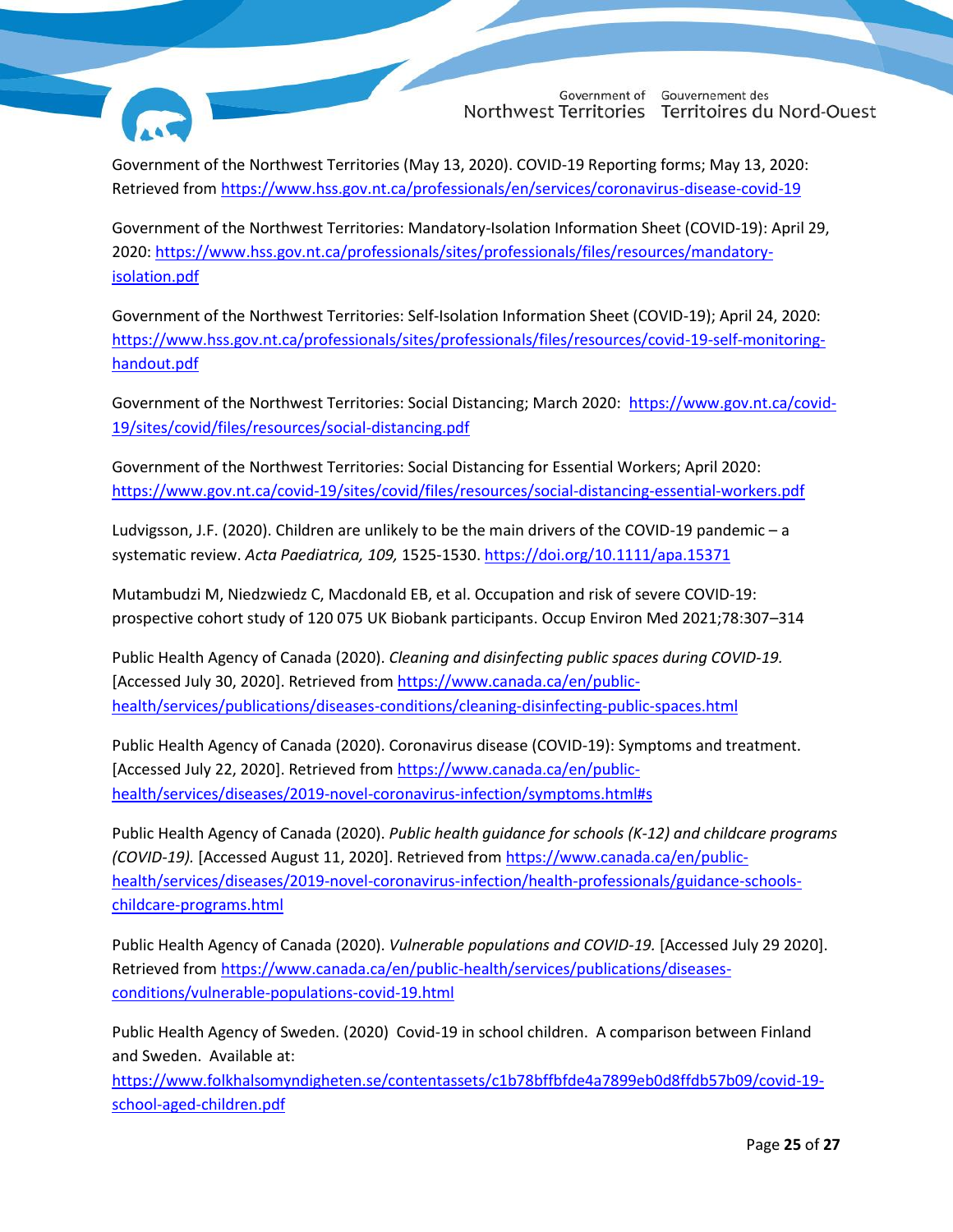

SickKids (June 17 2020). COVID-19: Recommendations for school reopening. [Accessed July 24, 2020]. Retreived from [https://www.sickkids.ca/PDFs/About-SickKids/81407-COVID19-Recommendations-for-](https://www.sickkids.ca/PDFs/About-SickKids/81407-COVID19-Recommendations-for-School-Reopening-SickKids.pdf)[School-Reopening-SickKids.pdf](https://www.sickkids.ca/PDFs/About-SickKids/81407-COVID19-Recommendations-for-School-Reopening-SickKids.pdf)

World Health Organization (March 2020). Key messages and actions for COVID-19 prevention and control in schools. [Accessed July 22, 2020]. Retrieved from [https://www.who.int/docs/default](https://www.who.int/docs/default-source/coronaviruse/key-messages-and-actions-for-covid-19-prevention-and-control-in-schools-march-2020.pdf?sfvrsn=baf81d52_4)[source/coronaviruse/key-messages-and-actions-for-covid-19-prevention-and-control-in-schools-march-](https://www.who.int/docs/default-source/coronaviruse/key-messages-and-actions-for-covid-19-prevention-and-control-in-schools-march-2020.pdf?sfvrsn=baf81d52_4)[2020.pdf?sfvrsn=baf81d52\\_4](https://www.who.int/docs/default-source/coronaviruse/key-messages-and-actions-for-covid-19-prevention-and-control-in-schools-march-2020.pdf?sfvrsn=baf81d52_4)